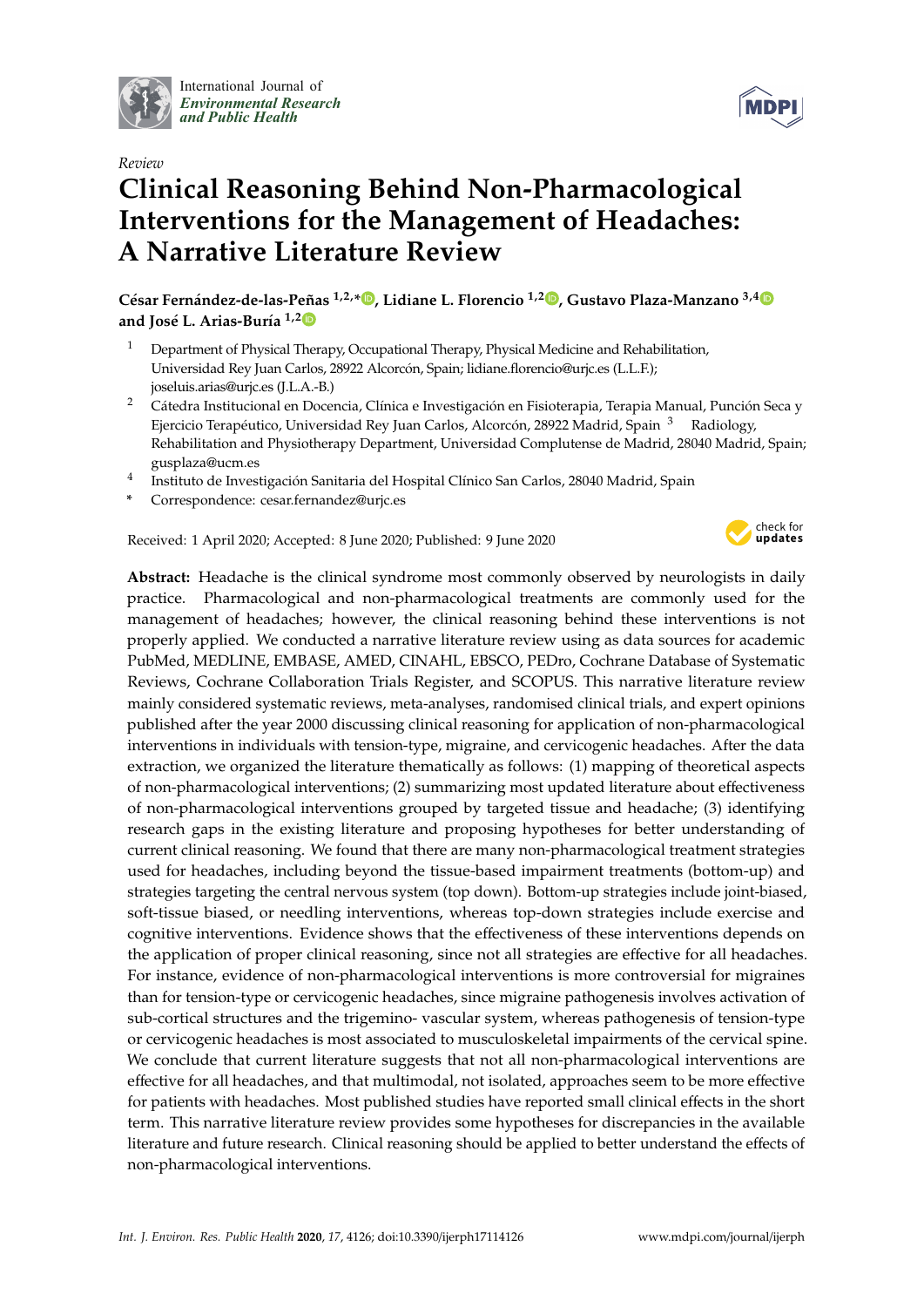**Keywords:** physical therapy; manual therapy; spinal manipulation; soft tissue; needle; exercise; cognitive; tension type headache; migraine; cervicogenic headache

#### **1. Introduction**

In the 21st century, headache is probably the most common clinical syndrome most attended by neurologists. Headache causes substantial pain and related-disability to the individuals and it is associated with considerable costs to health care systems [\[1\]](#page-11-0). Headaches are classified as primary or secondary headaches. Primary headaches are those that are not the result of an underlying medical specific condition and mainly include migraine, tension-type, and trigeminal autonomic cephalalgias [\[2\]](#page-11-1). Secondary headaches are those occurring for the first time in close temporal relation to a specific disorder known to cause headache, e.g., headache attributed to trauma or injury to the head and/or neck [\[2\]](#page-11-1). Migraine and tension-type headache (TTH) are the most prevalent primary headaches, whereas cervicogenic headache (CeH) is the most prevalent secondary headache [\[3,](#page-11-2)[4\]](#page-11-3). The Global Burden of Disease Study ranked headaches as the second leading cause of years lived with disability worldwide [\[5\]](#page-11-4).

The International Classification for Headache Disorders (ICDH-III) presents headache diagnosis in a hierarchical fashion with migraine as the first consideration, TTH as the second, and CeH and other headaches next [\[2\]](#page-11-1). Nevertheless, current management of any headache involves pharmacological and non-pharmacological interventions. Non-pharmacological interventions are commonly used by people with TTH, migraine, and CeH, manual therapy being the most common non-medical treatment requested by these patients [\[6\]](#page-11-5). In fact, non-pharmacological therapies are included on most international guidelines related to the management of TTH and migraine. For instance, the European Federation of Neurological Societies (EFNS) Guidelines suggest that non-pharmacologic management should be considered into the multimodal management of people with TTH, although their evidence is still conflicting [\[7\]](#page-11-6). Similarly, the Italian Guideline for primary headache also includes non-pharmacological intervention as complementary treatment for patients with TTH and migraine, particularly in those where the pharmacological treatment may be not a good strategy option, e.g., pregnancy, poor tolerability of drugs, or childhood [\[8\]](#page-11-7). Interestingly, non-pharmacological treatment represents self-management strategies commonly used by patients with headaches. Probyn et al. found that self-management interventions were more effective for reducing headache intensity (Standardized mean differences (SMD) −0.36, 95% confidence interval (CI) −0.45 to −0.26) and headache-related disability (SMD −0.32, −0.42 to −0.22) than usual care for TTH and migraine [\[9\]](#page-12-0).

Scientific evidence of non-pharmacological interventions is highly heterogenous and several systematic reviews have been conducted with contradictory results. For instance, systematic reviews conducted by Chaibi et al. concluded that: (1) the efficacy of physical therapy seems to be similar than the efficacy of tricyclic antidepressants at mid-term in chronic headaches [\[10\]](#page-12-1); (2) multimodal approaches including manual therapy and relaxation can be equally effective as propranolol and topiramate in the prophylactic treatment of migraine [\[11\]](#page-12-2); and (3) there have been few randomized clinical trials including a control group in CeH [\[12\]](#page-12-3). However, the results from more recent meta-analyses have been slightly different. Mesa-Jiménez et al. concluded that multimodal manual therapy interventions were more effective than pharmacological medication for reducing the frequency (SMD −0.80, −1.66 to −0.44), intensity (SMD −0.59, −0.88 to −0.30), and duration (SMD, −0.55, −0.91 to −0.19) of the headache in short-term, but not long-term, TTH [\[13\]](#page-12-4). Similarly, Luedtke et al. showed that manual therapy was effective for reducing pain intensity in TTH (MD −1.11, −1.64 to −0.57), CeH (MD −2.52, −3.86 to −1.19) and migraine (MD −1.94, −2.61 to −1.27), and also headache duration in migraine (MD −22.4 h, −33.9 to −10.9) and CeH (MD −1.7 h per day, −2.1 to −1.2) [\[14\]](#page-12-5). Finally, a recent meta-analysis has concluded that manual therapies are effective for increasing health-related quality of life (MD −2.47, −3.27 to −1.68) and related-disability (MD −5.62, −10.69 to −0.54) in TTH and migraine, while its effects on CeH were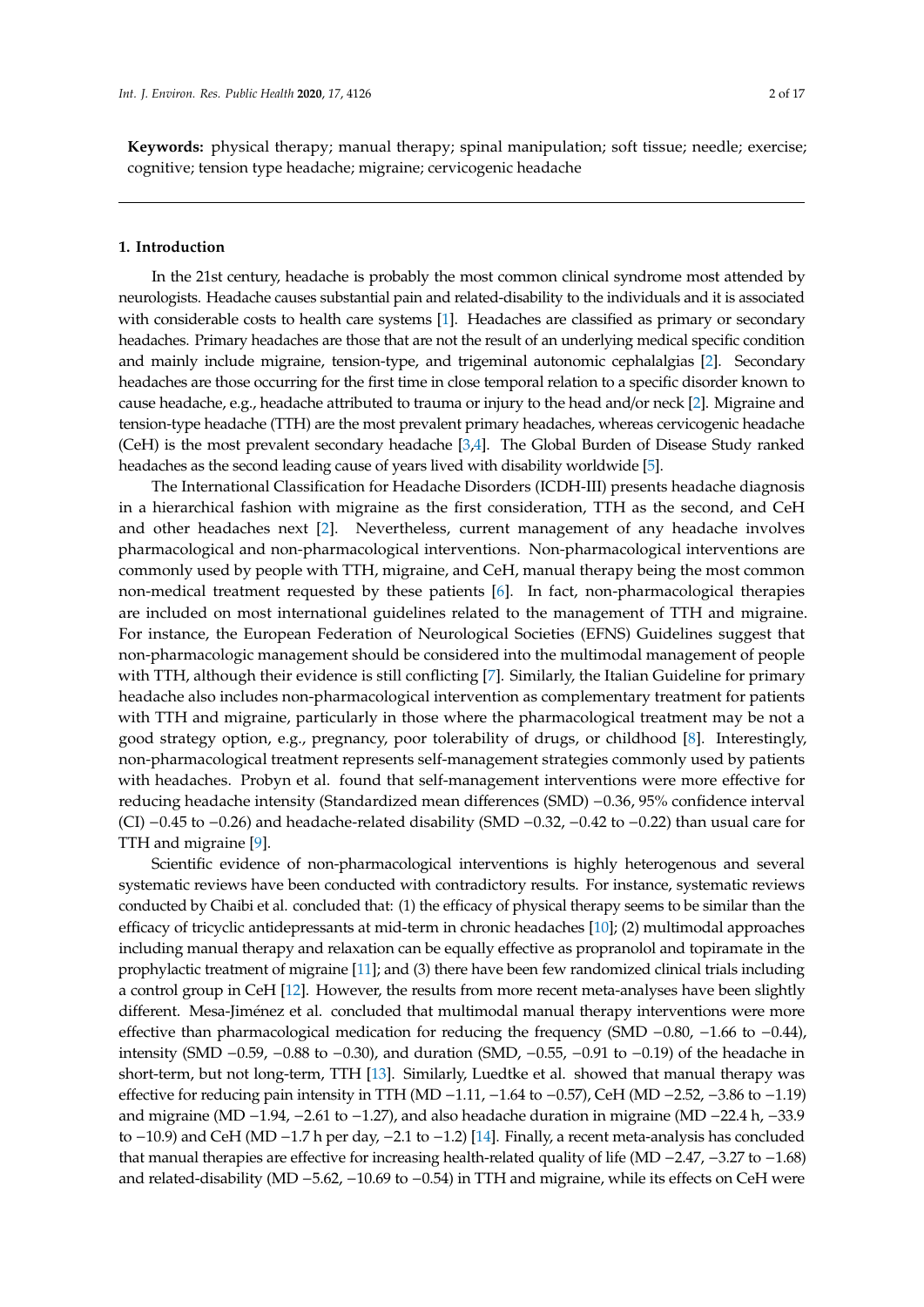inconsistent [\[15\]](#page-12-6). This evidence supports the effectiveness of non-pharmacological manual therapy interventions for the treatment of headache; however, these assumptions should be considered with caution due to the heterogeneity in study designs and manual therapy approaches applied [\[16\]](#page-12-7).

Further, chronic headaches and non-pharmacological interventions are broad terms including different headaches and different therapeutic approaches. In fact, published systematic reviews and meta-analyses only assessed isolated interventions (e.g., spinal manipulation) on a specific headache types (e.g., migraine or TTH), and results are somewhat conflicting. Since current evidence suggests that non-pharmacological interventions may play an important role in headache treatment, it is important to identify gaps in existing knowledge in relation to the clinical reasoning to be applied for identification of the proper therapeutic strategies to specific headaches. Therefore, we conducted a narrative literature review aimed to: (1) discuss relevant pain mechanisms underlying non-pharmacological interventions; (2) identify and map the most updated scientific evidence for non-pharmacological therapies in TTH, migraine, and CeH; and (3) discuss the clinical reasoning explaining discrepancies on effects of non-pharmacological interventions based on their underlying nociceptive mechanisms.

#### **2. Bottom Up (Hands-ON) or Top Down (Hands-OFF) Interventions**

Proper management of chronic pain syndromes, including headaches, have begun to target various pain mechanisms as one strategy for combatting chronic pain [\[17\]](#page-12-8). In fact, clinical and basic science evidence support that proper management of patients with headache should be multimodal, and consider individualized and personalized patient's perspectives by including passive and/or active strategies, active listening, empathy, and psycho-social issues. This is particularly important in individuals with headache, since it is helpful to encourage patients to choose among the various treatment options after proper explanation of the benefits and risks of each therapeutic approach. For instance, it is important that headache sufferers are informed about the potential benefits and risks of prolonged use of pharmacological interventions.

Additionally, interventions for people with headache should be based on current knowledge of nociceptive pain mechanisms. There is evidence supporting the presence of an altered nociceptive pain processing both TTH [\[18\]](#page-12-9) and migraine [\[19\]](#page-12-10). Key indicators of central sensitization include presence of widespread hyperalgesia, allodynia, absence of conditioned pain modulation, and sleep disturbances. All these features are present in patients with migraine or TTH, particularly in those with the chronic form.

Central sensitization is initiated by long-lasting/prolonged peripheral noxious inputs (peripheral sensitization); however, once central sensitization has been established, only minimal nociception is required to maintain the sensitization state [\[20\]](#page-12-11). Hence, clinical management of headache patients needs to extend beyond tissue-based impairment (bottom-up interventions) to incorporate treatment strategies directed at normalizing central nervous system sensitization (top-down interventions). Therefore, proper clinical identification of peripheral and central sensitization drivers is important [\[21\]](#page-12-12). From a clinical perspective, in those individuals primarily mediated by peripheral mechanisms (bottom-up sensitizers) appropriate and early treatments targeted to those tissues potentially related to the peripheral input, e.g., muscular or articular, and functional activities, e.g., local exercises targeting the specific musculoskeletal disorders associated to the headache, should be encouraged. In those patients primarily mediated by central mechanisms (top-down sensitizers), multimodal treatments including physical, psychological, or cognitive and educational approaches should be applied. This clinical reasoning is, in fact, supported by current understanding of the potential neurophysiologic mechanisms underlying the effects of physical manual therapies [\[22\]](#page-12-13). In fact, current trends support the combination of bottom-up (Hands-ON) and top-down (Hands-OFF) therapy interventions in the management of chronic pain (Figure [1\)](#page-3-0) [\[23\]](#page-12-14).

Current therapeutic models should integrate the use of bottom-up (Hands-ON) and top-down (Hands-OFF) interventions where the peripheral stimuli induced by any bottom-up (Hands-ON) strategy is able to precipitate and modulate different responses at spinal cord, sympathetic nervous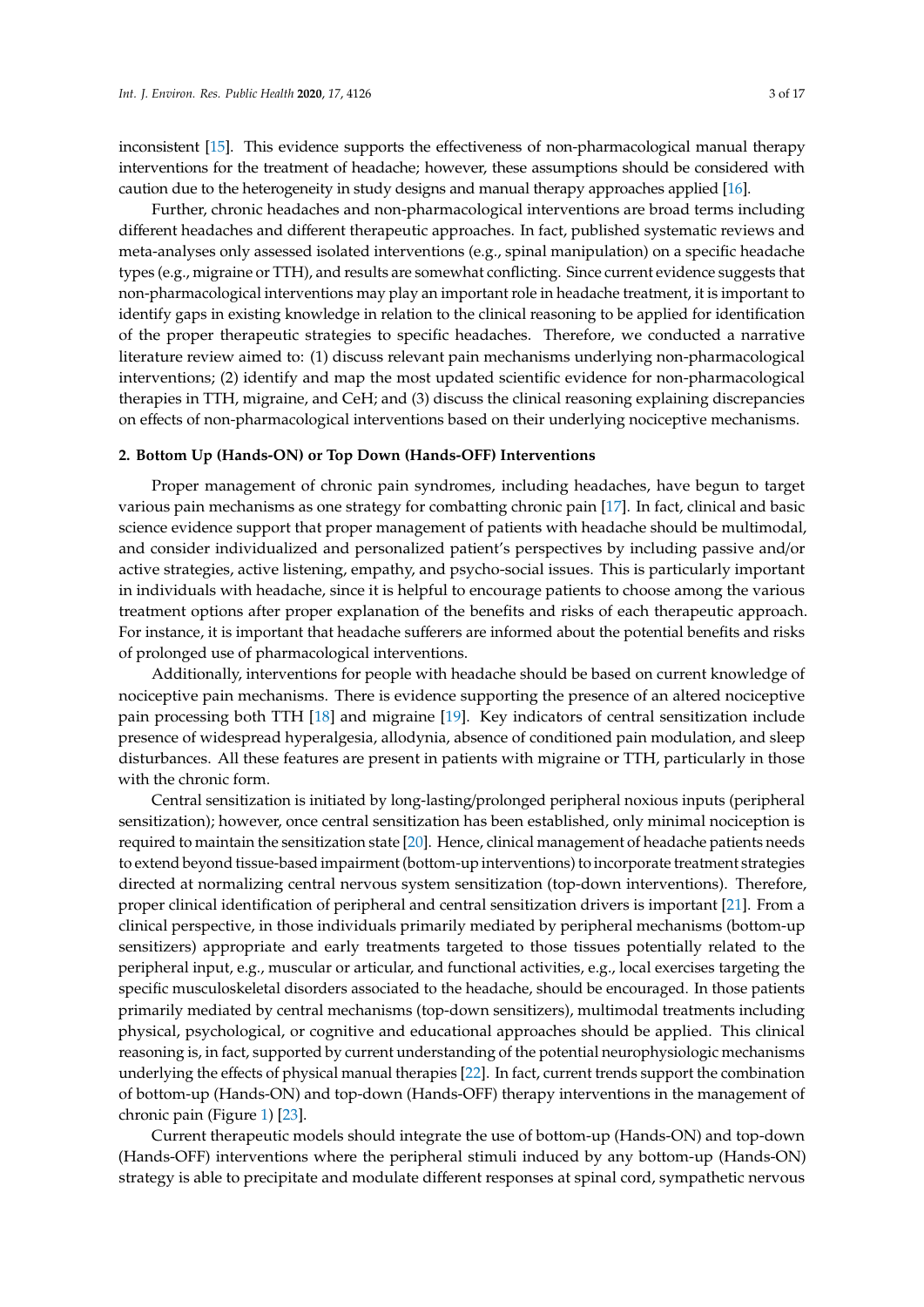system and brainstem [\[22\]](#page-12-13). In such a scenario, the context, placebo expectancies, patient's expectances and previous experiences are integrated into an integration plan in the brainstem. This integration plan is related to potential placebo effect inherent to non-pharmacological interventions, particularly bottom-up (Hands-ON). The effects of placebo should not be ignored in any therapeutic intervention since it is associated with an activation of pre-frontal and anterior cingulate cortex, the thalamus, since it is associated with an activation of pre-frontal and anterior cingulate cortex, the thalamus, insula, amygdala, and periaqueductal grey neurons, all pain mechanisms also involved in non-specific insula, amygdala, and periaqueductal grey neurons, all pain mechanisms also involved in noneffects of manual t[hera](#page-12-13)pies [22]. In addition, the nature of the treatment, the personal interactions, patient's expectances and treatment repetition are of importance for the placebo effect. Since most bottom-up (Hands-ON) strategies involve manual contact and patient-therapist personal interaction, the placebo effect should be highly c[ons](#page-12-15)idered [24]. It has been reported that at least 25-35% of the effects of prophylactic treatment for headaches is placebo, although this rate is higher, until 50-60% in childre[n w](#page-12-16)ith headache [25]. However, there has been no study investigating the placebo effect of most of non-pharmacological interventions in headache.

<span id="page-3-0"></span>

**Figure 1.** Therapeutic model integrating bottom-up and top-down interventions for the management **Figure 1.** Therapeutic model integrating bottom-up and top-down interventions for the management patients with headache. patients with headache.

# **3. Literature Search 3. Literature Search**

This narrative literature review was based on a methodological framework for scoping reviews This narrative literature review was based on a methodological framework for scoping reviews described in Preferred Reporting Items for Systematic Reviews and Meta-Analyses Extension for described in Preferred Reporting Items for Systematic Reviews and Meta-Analyses Extension for Scoping Reviews (PRISMA-ScR) [26], but slightly modified because of the multidimensional nature Scoping Reviews (PRISMA-ScR) [\[26\]](#page-12-17), but slightly modified because of the multidimensional nature of the topic.

# *3.1. Search Strategy 3.1. Search Strategy*

A search strategy based on potential themes and topics considered relevant to the headache field according to the current literature and hot topics was conducted. Electronic literature searches to the current literature and hot topics was conducted. Electronic literature searches were conducted on the following database from January 2000 to January 2020: MEDLINE, EMBASE, AMED, CINAHL, EBSCO, PEDro, Cochrane Database of Systematic Reviews, PubMed, Cochrane AMED, CINAHL, EBSCO, PEDro, Cochrane Database of Systematic Reviews, PubMed, Cochrane Collaboration Trials Register, and SCOPUS. We also screened the reference lists of the papers that Collaboration Trials Register, and SCOPUS. We also screened the reference lists of the papers that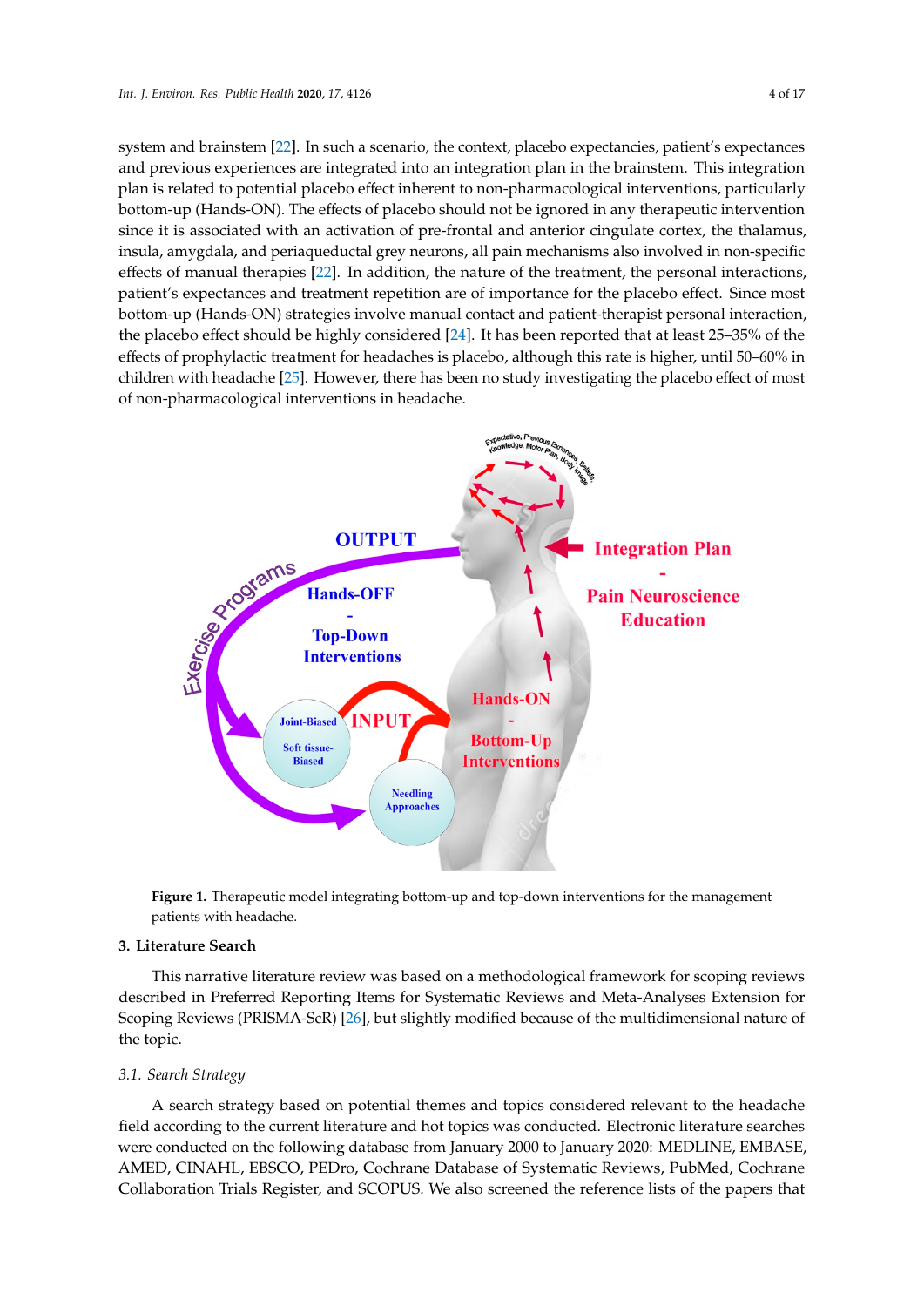were identified in the database. Database search strategies were conducted with the assistance of an experienced health science librarian.

To avoid missing any relevant study in the search, the following broadly heading terms were combined by using Boolean operators in the search strategy: "tension type headache", "migraine", "cervical headache", "cervicogenic headache", "manual therapy", "physical therapy", "exercise", "muscle", "joint", "spinal manipulation", "spinal mobilization", "dry needling", "soft tissue", "trigger point", "neck", "cervical spine", "cognitive behavior", "clinical reasoning", "psychological treatment", "pain mechanisms".

#### *3.2. Inclusion Criteria and Data Extraction*

We mainly considered systematic reviews, meta-analyses, randomised controlled trials, and expert opinions published in the last 20 years discussing either neurophysiological mechanisms, clinical reasoning or effectiveness of non-pharmacological interventions in TTH, migraine, and CeH. Two authors reviewed the identified publications on relevance by checking and by judging the title and abstract. Authors included the relevant papers on each of the topic based at personal discretion. Discrepancies in reviewers' responses at any stage of the screening were resolved by asking a third author.

#### *3.3. Data Mapping*

After the data extraction, we organized the literature thematically, according to the following topics: (1) mapping of theoretical aspects of non-pharmacological interventions; (2) summarizing the most updated scientific literature about effectiveness of non-pharmacological interventions grouped by targeted tissue and headache; or, (3) identify research gaps in the existing literature and propose hypotheses for better understanding of the current literature.

#### **4. Scientific Evidence of Joint-biased Interventions for Headaches**

The electronic searches identified 265 potential papers related to joint-biased interventions for headaches. After removing duplicates, 100 papers remained. Eighty-four were excluded based on examination of the abstracts, leaving 16 papers for discussion in the narrative review based on their relevance and upload date ( $n = 4$  justifying rational of joint-biased interventions;  $n = 9$  systematic reviews/meta-analyses discussing most updated evidence, and *n*=3 for discussing potential adverse events).

The rational for the application of joint-biased interventions is mainly based on the presence of musculoskeletal disorders of the cervical spine in headache sufferers. An international Delphi study found that physiotherapists evaluate several musculoskeletal impairments of the cervical spine related to joint-biased interventions, e.g., manual joint palpation, cervical flexion-rotation test, cervical range of motion, passive physiological intervertebral movements, reproduction/resolution of headache symptoms and combined movement tests [\[27\]](#page-12-18). A recent meta-analysis concluded that the cervical flexion-rotation test has a pooled sensitivity of 0.83 (95%CI 0.72–0.94) and specificity of 0.82 (95%CI 0.73–0.91) for the assessment of patients with CeH [\[28\]](#page-13-0). In addition, the high prevalence of neck pain in primary headaches, such as TTH and migraine [\[29\]](#page-13-1), may also benefit from joint-biased interventions. It is, therefore, conceivable that the cervical spine contributes to headache symptoms. and that joint-biased interventions could be effective.

Joint-biased interventions include cervical manipulation and mobilization therapies and have been advocated to be effective for chronic headaches by different professions, e.g., physical therapists, osteopaths, and chiropractors. Joint thrust manipulation consists of high velocity-low amplitude movements delivered at the end, but normal anatomical, range of motion; joint mobilizations consist of low velocity moderate-high amplitude movements (rhythmical) delivered at the end of the available restricted joint motion [\[30\]](#page-13-2).

Scientific evidence of joint-biased interventions for the management of headache is highly conflicting. Previous systematic reviews, including the early Cochrane Review, concluded that there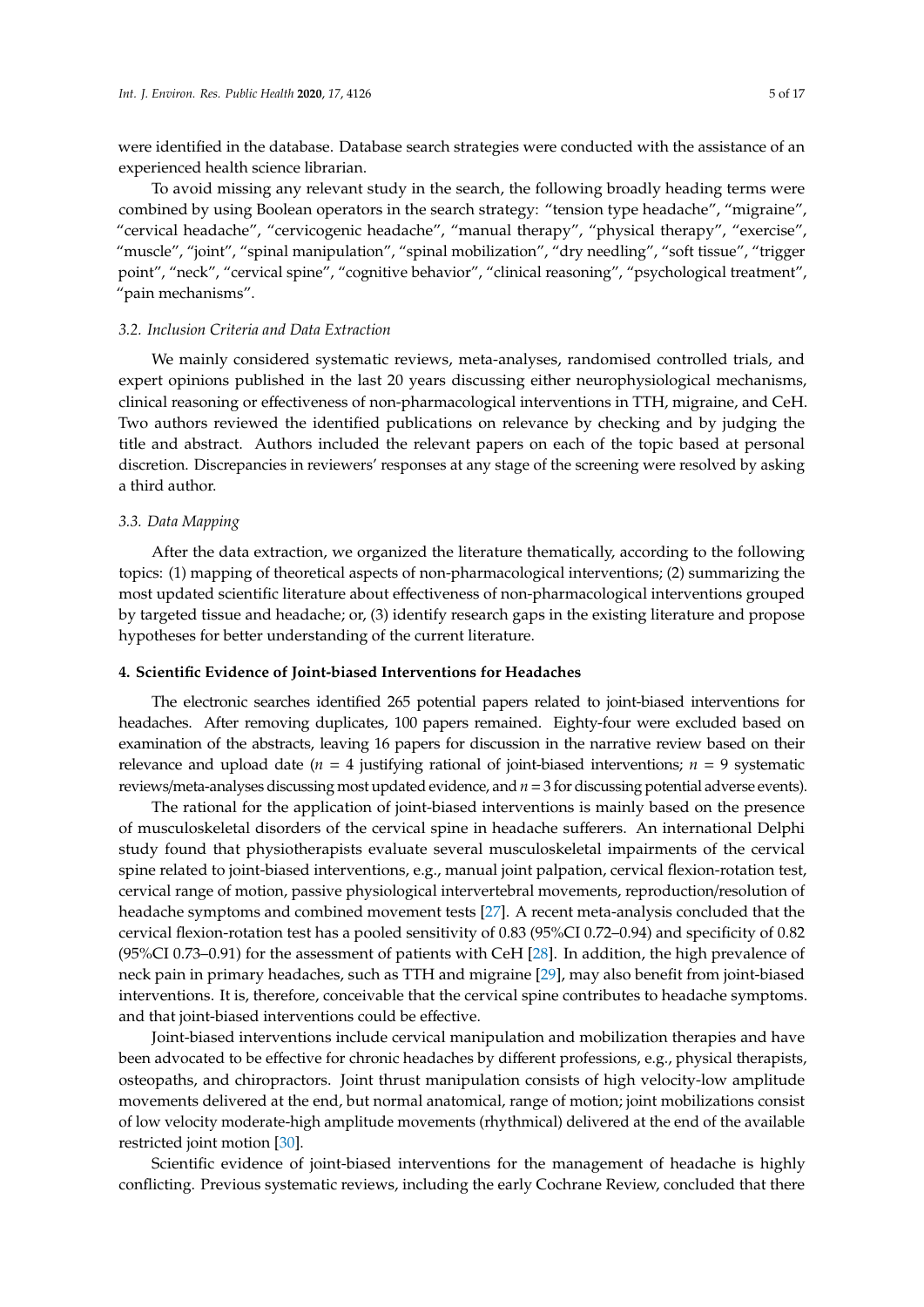was insufficient evidence to support or refute the efficacy of spinal manipulation in TTH [\[31,](#page-13-3)[32\]](#page-13-4), or migraine [\[33\]](#page-13-5). On the contrary, Chaibi et al. found that spinal manipulation was equally effective as some medication in the prophylactic management of migraine [\[11\]](#page-12-2). Discrepancies can be related to the fact that joint-biased interventions may be not equally effective for different headaches [\[34\]](#page-13-6). For instance, systematic reviews analyzing the effects of spinal manipulation in patients with CeH obtained more positive results for this secondary headache [\[35](#page-13-7)[,36\]](#page-13-8). The most recent meta-analysis has pointed out that spinal manipulation may be effective for reducing the number of migraine days (Hedges' g: −0.35, 95%CI −0.53 to −0.16) and the intensity in migraine (Hedges' g: −0.28, −0.46 to −0.09) [\[37\]](#page-13-9). However, the effects were small and only assessed at short-term [\[37\]](#page-13-9). Similarly, a more recent review has also concluded that cervical spine manipulative therapy may be effective for CeH patients [\[38\]](#page-13-10). However, an important limitation of current evidence about joint-biased clinical trials includes the lack of information on which specific manipulation or mobilization intervention was used, the targeted level or the clinical reasoning for applying any technique, combination of both joint manipulation and mobilization techniques in most studies or combination of joint-biased interventions with other approaches, e.g., soft tissue-biased approaches. Therefore, it is not possible to determine the effects of spinal thrust joint manipulation or non-thrust mobilization interventions for the management of particular headaches.

Additionally, the use of cervical manipulations, mostly related to those targeting the upper cervical spine, remains controversial because of subsequent concerns about their safety. Adverse reactions to manipulative therapy range from minor events, e.g., pain or limitation in range of motion, to more serious events, e.g., vertebral or carotid arteries dissection [\[39\]](#page-13-11). Puentedura et al. reported that if all contraindication and red flags are ruled out, there is potential for a clinician to prevent 44.8% of adverse events associated with upper cervical spine manipulations; but clinicians should consider that around 10.5% of minor events are unpreventable [\[40\]](#page-13-12). A recent review of reviews concluded that it is not possible to provide an overall conclusion about safety of upper cervical manipulation because contradictory results of published reviews: 46% expressed that cervical spine manipulation was safe, 13% expressed that it is harmful, and 42% that were neutral or unclear [\[41\]](#page-13-13).

#### **5. Scientific Evidence of Soft Tissue-biased Interventions for Headaches**

The electronic searches identified 145 potential papers related to soft tissue-biased interventions for headaches. After removing duplicates, 90 papers remained. Eighty (*n* = 80) papers were excluded based on examination of the abstracts, leaving 10 papers for discussion in the narrative review based on their relevance and upload date ( $n = 5$  justifying the rational of soft tissue-biased interventions;  $n = 3$ systematic reviews/meta-analyses and *n* = 1 randomized clinical trial for discussing most updated evidence, and  $n = 1$  expert opinion).

Similarly, than with joint-biased interventions, clinical reasoning supporting the application of soft-tissue interventions for individuals with TTH, migraine or CeH is mainly based on the potential role of muscle tissues in these disorders [\[42\]](#page-13-14), although this is most accepted for TTH [\[43](#page-13-15)[,44\]](#page-13-16). This is supported by clinical experience since trigger point (TrP) examination is one of the musculoskeletal impairments most examined and also treated by physical therapists in headache patients [\[27\]](#page-12-18).

Soft tissue-biased interventions include a broad number of strategies targeting the muscle and fascia tissues including pressure interventions, massage, stroke, stretching, or myofascial release [\[45\]](#page-13-17). All these soft tissue-biased interventions have the aim to decrease muscle tension by providing proper proprioceptive inputs to the central nervous system [\[45\]](#page-13-17). The therapist decides which soft tissue intervention is applied based on clinical reasoning and examination of muscle tissues.

A recent meta-analysis has concluded that manual therapies targeting muscular TrPs reduce frequency, intensity, and duration of attacks in TTH (MD −3.5 attacks per month, −4.91 to −2.09; −12.8 on a 100mm visual analogue scale; −19.49 to −6.17; −0.51 h/attack, −0.97 to −0.04) and migraine (MD −1.95 attacks/month, −3.0 to −0.8; −13.6 on a 100mm visual analogue scale, −19.54 to −7.66; −10.68 h/attack, −14.41 to −6.95), although the quality of evidence was still low [\[46\]](#page-13-18). Again, most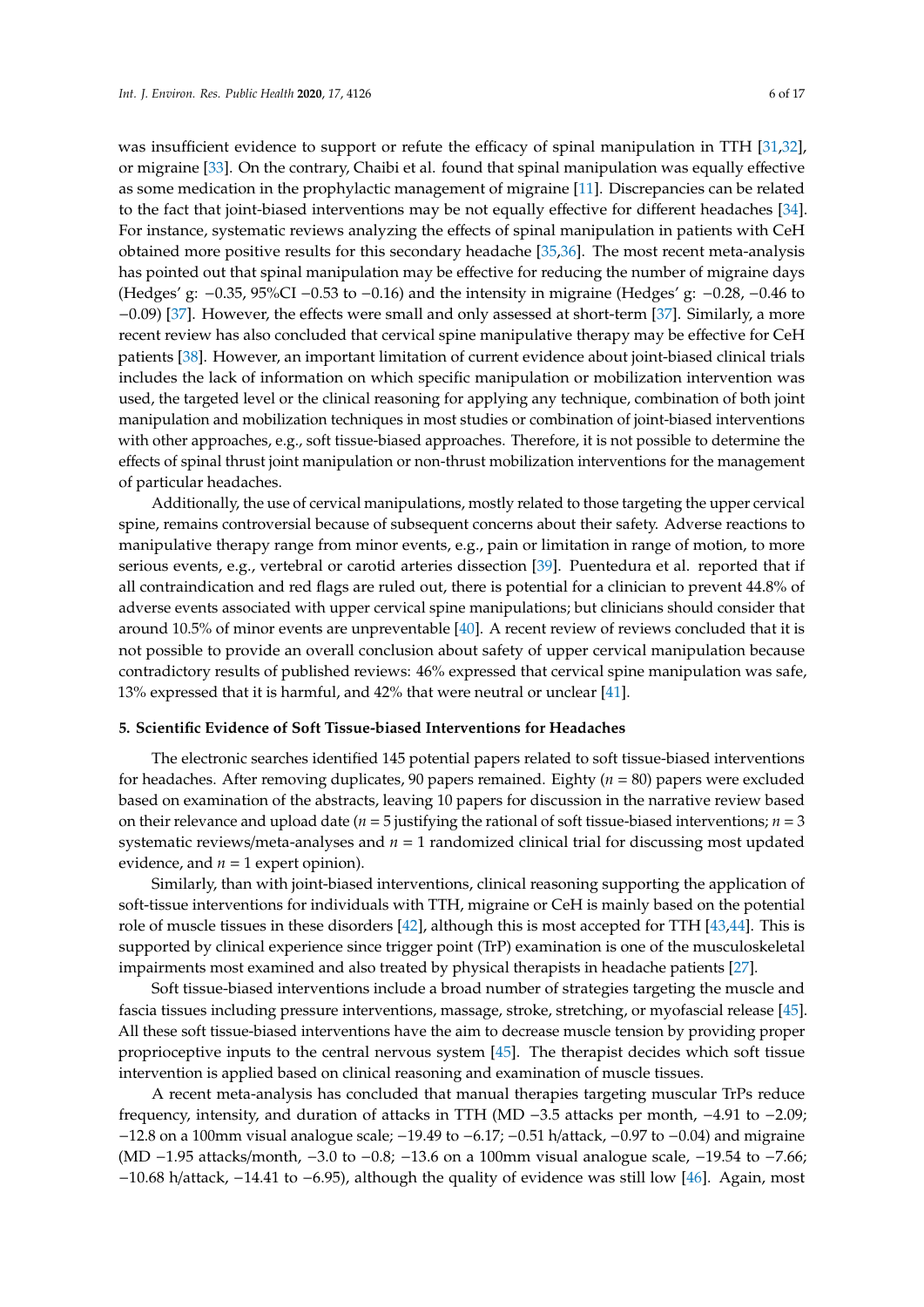studies investigated short-term effects and no data about the duration of headache relief is available. The role of soft tissues has been also investigated in CeH, but to a lesser extent. A systematic review concluded that manual therapies targeted to either muscle or joints of the upper cervical spine is an effective treatment for CeH, but this conclusion should be considered with caution since studies mostly included patients with infrequent CeH [\[12\]](#page-12-3). Castien et al. found that the application of a manual therapy program mainly based on soft-tissue interventions was more effective than general practice for the management of CTTH [\[47\]](#page-14-0). However, it seems that multimodal approaches are more effective for reducing pain in TTH [\[48\]](#page-14-1) and CeH [\[49\]](#page-14-2).

#### **6. Scientific Evidence of Needling Therapies Interventions for Headaches**

The electronic searches identified 95 potential papers about needling therapies for headaches. After removing duplicates, 40 papers remained. Thirty-three (*n* = 33) papers were excluded based on examination of the abstracts, leaving 7 papers for discussion in the narrative review based on their relevance and update (*n* = 3 systematic reviews/meta-analyses and *n* = 2 randomized clinical trials for discussing most updated evidence, and  $n = 2$  narrative reviews).

Needling therapies, including wet (medical doctor) and dry (physical therapist) interventions, are commonly used for the management of people with headaches [\[50\]](#page-14-3). Wet needling (injections) involves the application of pharmacological substances, e.g., local anesthetics or botulinum toxin, whereas dry needling involves the use of filament solid needles and no injected substances. Acupuncture and TrP dry needling are the most commonly applied for the management of chronic pain patients [\[51\]](#page-14-4).

The Cochrane review about the use of acupuncture for TTH concluded that acupuncture is effective for the management of this primary headache, but clinical trials comparing acupuncture with other therapeutic strategies are clearly needed [\[52\]](#page-14-5). Likewise, the Cochrane review stated that available evidence suggests that adding acupuncture to symptomatic drug treatment reduces the frequency of migraine attacks/month (SMD: −0.56; −0.65 to −0.48); and that real acupuncture is also more effective than sham-acupuncture, but with a small effect (SMD  $-0.18$ ,  $-0.28$  to  $-0.08$ ) [\[53\]](#page-14-6).

It is important to note that acupuncture is different than dry needling. The main difference between both approaches is that this dry needling inserts the needle on muscle TrPs, and not in standardized acupuncture points. Although the literature suggests that dry needling may be a useful addition to physical therapy, the only systematic review on this topic remarked that further research is required [\[54\]](#page-14-7). After this review, some clinical trials have been published. Sedighi et al. compared superficial (skin-biased) versus deep (muscle-biased) dry needing over the suboccipital and upper trapezius musculature in people with CeH and showed that both needling approaches were similarly effective for reducing headaches, but deep dry needling was more effective for improving function [\[55\]](#page-14-8). A recent randomized clinical trial found that real dry needling over active TrPs located in the neck and head musculature was more effective than sham needling for reducing headache pain parameters, e.g., intensity, frequency, and duration of headache, and for improving health-related quality of life in patients with chronic TTH [\[56\]](#page-14-9). Nevertheless, the number of sessions, muscles which should be needled, dosage, frequency of sessions, and long-term follow-ups are needed to further conclude a real effect of dry needling in primary headaches.

#### **7. Scientific Evidence of Exercise Interventions for Headaches**

The electronic searches identified 452 potential papers related to exercise and headaches. After removing duplicates, 200 papers remained. One hundred and eighty (*n* = 180) were excluded based on examination of the abstracts, leaving 20 papers for discussion in the narrative review based on their relevance and upload date ( $n = 12$  justifying rational of exercises;  $n = 4$  systematic reviews or metaanalysis, and  $n = 4$  randomized clinical trials discussing most updated evidence).

Since exercise-induced hypoalgesia is mainly related to activation of descending inhibitory pain pathways [\[57\]](#page-14-10), exercise is of the main top-down intervention used for the management of chronic pain [\[58\]](#page-14-11). The inclusion of exercise as a therapeutic approach for headaches has been previously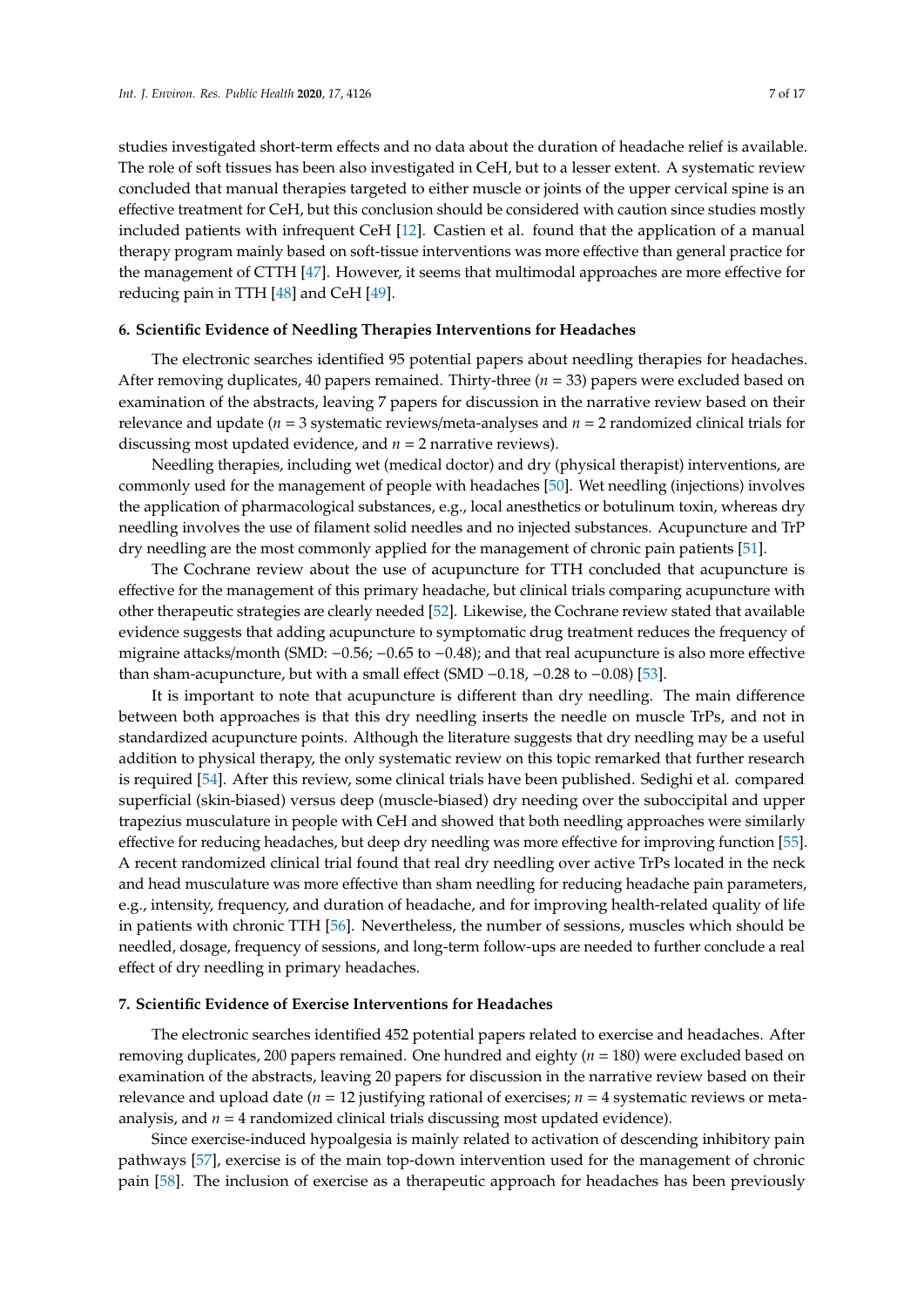proposed as a strategy for normalization of the central nervous system [\[59\]](#page-14-12). However, as different pathogenic mechanisms are involved on each headache, the most appropriate therapeutic exercise program might differ for each one [\[60\]](#page-14-13).

It is important to consider that there are two different exercise strategies; (1), aerobic exercises; and (2), local exercises targeting specific musculoskeletal disorders of the cervical spine. This differentiation is clinically relevant since aerobic exercises could be the best option in migraine prophylaxis, whereas specific neck/shoulder strengthening exercises may be a potential better choice for TTH [\[61\]](#page-14-14). This assumption is based on the presence of motor output changes of the cervical musculature, e.g., reduced neck muscle strength [\[62\]](#page-14-15), an increased co-activation of the superficial cervical muscles [\[63\]](#page-14-16), in patients with TTH. In fact, the application of strengthening exercises, ergonomic/posture correction programs and motor control exercise programs have demonstrated to be effective in TTH [\[64–](#page-14-17)[66\]](#page-14-18). Interestingly, Castien et al. found that neck flexor musculature endurance partially mediates the potential effects of manual therapy interventions in TTH [\[67\]](#page-14-19). Nevertheless, it should be noted that there are several studies also showing the presence of similar musculoskeletal disorders of the cervical musculature, e.g., decreased neck muscle endurance [\[68\]](#page-15-0), increased activity of the superficial muscles during low-load isometric tasks [\[69\]](#page-15-1), and altered muscle performance [\[70\]](#page-15-2) in people suffering from migraine. No clinical trial has investigated the effect of specific exercise programs targeting those musculoskeletal impairments of the cervical muscles in individuals with migraine. Finally, there is also moderate evidence supporting neck strengthening and endurance exercise programs for improving pain and function in patients with CeH, although further studies are needed [\[71\]](#page-15-3).

There is evidence supporting the effectiveness of aerobic exercise for the management of TTH and migraine [\[72\]](#page-15-4). A recent meta-analysis found significant reductions in the number of migraine days (MD −0.61 attacks/month, −1.14 to −0.09) after aerobic exercise treatment [\[73\]](#page-15-5). However, since migraine pain can worsen with physical activity efforts, the role of exercise in people with migraine is controversial. Nevertheless, although no consensus exists about exercise and migraine, it is well accepted that aerobic exercise may be an option for the prophylactic treatment of migraine in individuals who do not clearly benefit from or do not want to intake drug medication [\[74\]](#page-15-6). Considering the minimal side effects of therapeutic exercise, patients with migraine should be encouraged to practice physical exercise; but with proper intensity, frequency, and duration, to achieve the most beneficial clinical outcomes. In fact, a recent meta-analysis concluded that data on the best type of exercise, intensity, and dosage for the management of headaches are still lacking [\[75\]](#page-15-7). Another topic for determining relevance is adherence and patient' satisfaction. Interestingly, adherence to lifestyle habit modifications, including proper and regular practice of exercise, predicted the effectiveness of a multidisciplinary therapeutic program in TTH and migraine [\[76\]](#page-15-8). These are important topics since clinicians should take into account that while exercise is able to activate descending inhibitory pain mechanisms, these mechanisms could be slightly different in people with central sensitization, and the opposite outcomes may occur, e.g., unappropriated exercise may induce hyperalgesia if not properly controlled. In such scenario, aggressive or excessive exercise may be detrimental if the intervention triggers sensitized peripheral nociceptors and may cause prolonged pain. This situation plays an important role since kinesiophobia (fear to movement) is present in 50% of migraineurs and is associated to worse cutaneous allodynia severity [\[77\]](#page-15-9). Therefore, an inappropriate exercise program could lead to a worse treatment scenario for a headache patient.

#### **8. Scientific Evidence of Cognitive Interventions for Headaches**

The electronic searches identified 341 potential papers of cognitive/psychological interventions for headaches. After removing duplicates, 185 papers remained. One hundred and sixty-eight were excluded based on examination of the abstracts, leaving 17 papers for discussion in the narrative review based on their relevance and upload date (*n* = 7 justifying rational of cognitive techniques; *n* = 7 systematic reviews or meta- analysis, and  $n = 3$  clinical practice guidelines).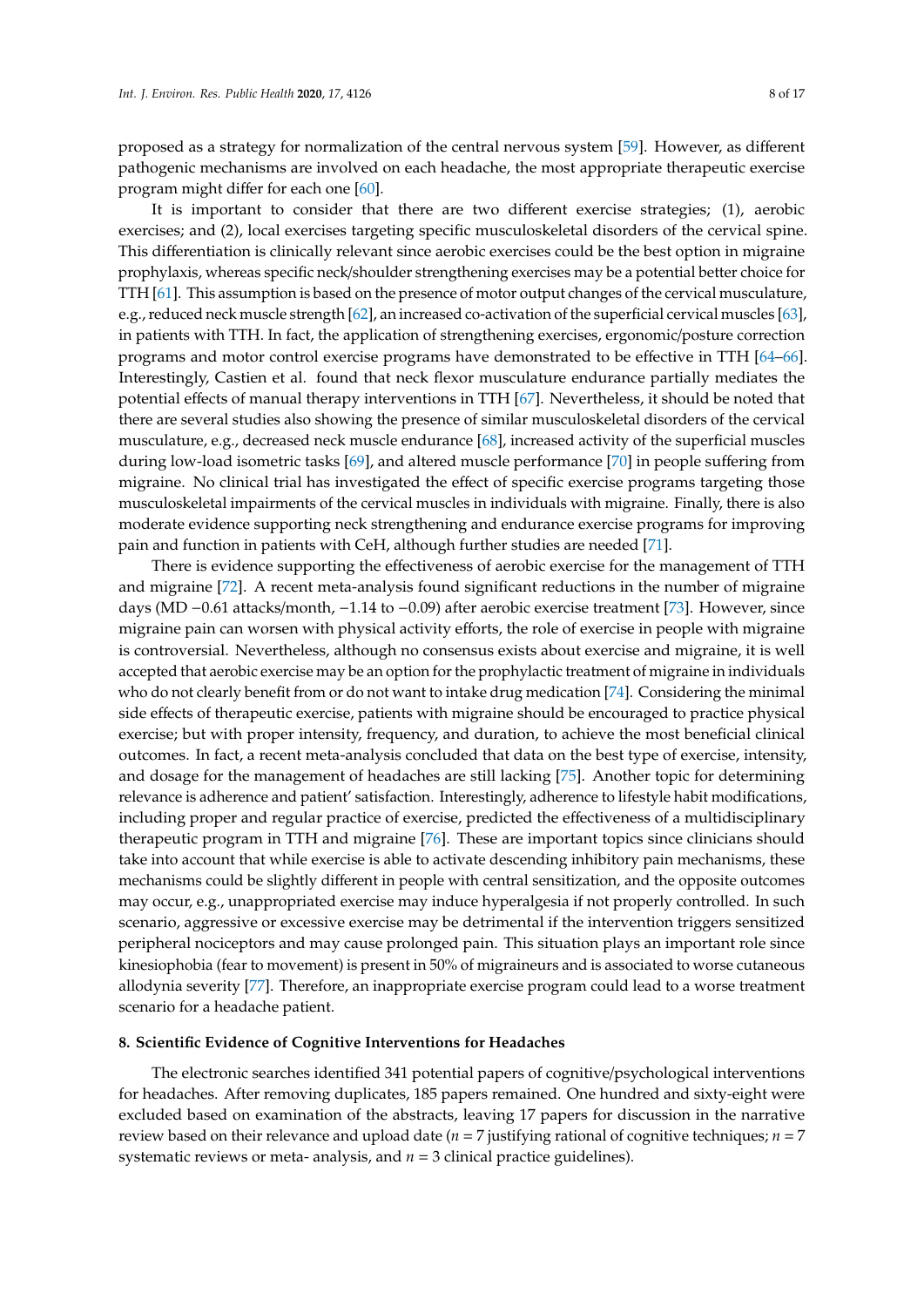Headache is a chronic pain condition also involving psychological aspects of the painful experience [\[78\]](#page-15-10) where emotional stress is one of the main trigger factors [\[79\]](#page-15-11). There is evidence that suggests that headache sufferers exhibit higher anxiety and depression [\[80](#page-15-12)[,81\]](#page-15-13), and also sleep disturbances [\[82\]](#page-15-14). Furthermore, some primary headaches, e.g., migraine, are associated to specific personality traits, e.g., neuroticism [\[83\]](#page-15-15). These findings represent the rational basis for psychological management of headaches, particularly considering the complex relationship between mood disorders, sleep quality, burden, and hyperalgesic responses observed in patients with headache [\[84\]](#page-15-16).

There is substantial evidence in favor of psychological treatments for headaches; but further research on which specific intervention (cognitive-behavior therapy, coping strategies, relaxation training, biofeedback, mindfulness-based treatment, or autogenic treatment) is also needed [\[85\]](#page-15-17). A recent meta-analysis concluded that psychological treatments were effective for reducing the frequency of headache (SMD −0.7, −1.22 to −0.18) with no differences between migraine or TTH, or depending on psychological intervention [\[86\]](#page-16-0). Similarly, the Cochrane Review also found that psychological treatments were effective for reducing pain in children and adolescents with headache, but no effect on depression or anxiety was observed [\[87\]](#page-16-1). It is also important to note that there are some psychological interventions, e.g., behavioral and cognitive strategies, targeting specific aspects of the emotional spectrum, e.g., sleep disorders. The meta-analysis conducted by Sullivan et al. has concluded that cognitive behavior therapy for sleep disorders was effective for improving headache frequency and sleep quality in patients with headache [\[88\]](#page-16-2).

Different meta-analyses have also concluded that biofeedback is effective for reducing the intensity and the frequency of headache attacks in TTH [\[89\]](#page-16-3) and migraine [\[90\]](#page-16-4). Based on these results, the use of biofeedback is recommended in some European guidelines, e.g., EFNS or Italian, for the management of TTH and migraine [\[7,](#page-11-6)[8\]](#page-11-7), but not in others, e.g., the National Institute for Health and Care Excellence (NICE), United Kingdom [\[91\]](#page-16-5). Discrepancies between guideline recommendations are based on the lack of high-quality evidence supporting biofeedback use. It could be hypothesized that, since the objective of biofeedback is to teach the patients to manage their muscle tension in those activities that they associate with their headaches, biofeedback would be mostly effective in individuals with headaches associated to pericranial tenderness.

Of particular interest could be the use of therapeutic pain neuroscience education. Therapeutic pain neuroscience education can be defined as educational sessions, usually directed by health care professionals, providing patients' knowledge about underlying mechanisms of their condition and proper skills to manage their lives. A meta-analysis reported strong-moderate evidence for intermediate effects of therapeutic neuroscience education on headache frequency (SMD −0.24, −0.48 to −0.01) and related-disability (SMD −1.02, −1.95 to −0.08) in people with migraine [\[92\]](#page-16-6). No effects on self-efficacy or depressive symptoms were found.

Finally, the problem with cognitive/psychological treatments in clinical setting is that they are more time consuming than, e.g., pharmacological treatment, and require the active participation and motivation of the individual. Further, treatment costs and their coverture by health care systems largely differs in some countries.

#### **9. Summarizing the Literature: which Headache Patients Can Benefit from Non-Pharmacological Interventions?**

This literature review has summarized the most updated current evidence and hypotheses about non-pharmacological interventions for the treatment of TTH, migraine or CeH. It seems that most non-pharmacological interventions have a small clinical effect on these headaches, and most importantly is that not all treatment strategies are indicated for all headache syndromes (Table [1\)](#page-9-0).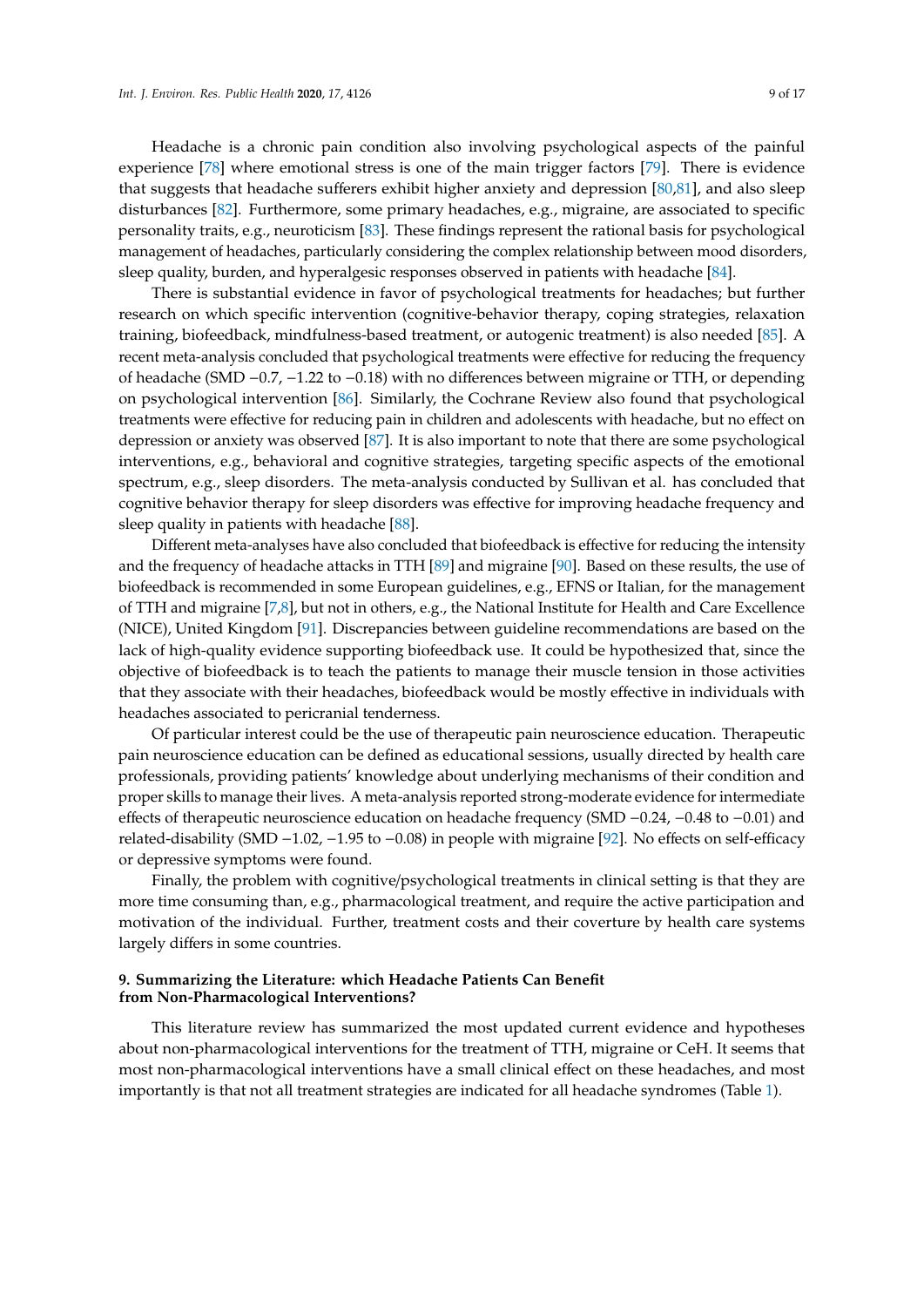| Intervention                   | <b>Tension Type Headache</b> | Migraine | Cervicogenic Headache |
|--------------------------------|------------------------------|----------|-----------------------|
| Joint-biased<br>interventions  |                              | $+/-$    | $^+$                  |
| Soft-tissues interventions     | $^{+}$                       | $+/-$    | າ                     |
| Needling interventions         |                              |          |                       |
| Acupuncture                    | $^{+}$                       | $^{+}$   |                       |
| Dry Needling                   |                              |          |                       |
| Exercises                      |                              |          |                       |
| Localized                      | $^+$                         |          | $^+$                  |
| Aerobic                        | $^+$                         | $^+$     |                       |
| Cognitive Interventions        | $^{+}$                       | $^{+}$   | 7                     |
| Pain Neuroscience<br>Education | າ                            | $^{+}$   |                       |

<span id="page-9-0"></span>**Table 1.** Effects of non-pharmacological interventions in tension-type headache (TTH), migraine and cervicogenic headache (CeH).

It is important to consider that not all headache patients will benefit from non-pharmacological interventions. It is probably that patients with more severe headaches attending to specialized clinics of chronic pain will seek more frequently for this kind of treatment. Nevertheless, current literature also supports that non-pharmacological interventions are also effective for patients with the episodic forms of TTH or migraine, patients which are more frequently attended at primary care.

There is preliminary evidence trying to identify subgroups of patients who could be most likely to benefit from some specific non-pharmacological interventions, particularly soft tissue-biased strategies. In fact, it has been suggested that not all patients with headache will benefit from manual therapy [\[93\]](#page-16-7). In line with this hypothesis, some studies have tried to identify prognostic variables to guide non-pharmacological interventions in patients with TTH or CeH. For instance, Jull et al. found that the absence of migraineurs features such as photophobia was associated with better outcomes after the application of spinal manipulation/mobilization and exercise therapy in patients with CeH [\[94\]](#page-16-8). Fernández-de-las Peñas et al. reported that patients with chronic TTH exhibiting more cervical musculoskeletal impairments experienced better short-term outcomes after the application of joint mobilization and soft tissue techniques [\[95\]](#page-16-9). The study by Castien et al. found that higher headache intensity, absence of multiple-site pain, and cervical muscle impairment were factors associated with better outcomes in patients with TTH [\[96\]](#page-16-10). Current evidence would suggest that patients with lower degree of central sensitization but with musculoskeletal impairments in the neck will benefit to a greater extent from non-pharmacological manual interventions, although further trials are needed.

#### **10. Clinical Reasoning for the Management of Headaches**

The existence of a wide range of management interventions commonly applied for headaches without clear clinical effectiveness of their efficacy can be the main consequence of an inconclusive understanding of the underlying pathophysiology or an inappropriate clinical reasoning considering these headaches (TTH, migraine, CeH) equally [\[59\]](#page-14-12). The challenge facing clinicians treating patients with headaches with non-pharmacological strategies is how to select the most appropriate treatment approach for each particular individual, who is likely to be different in his/her clinical presentation [\[92\]](#page-16-6). For choosing the appropriate therapeutic intervention, clinicians must interpret and identify the predominant underlying pain mechanisms in a particular headache patient [\[59\]](#page-14-12).

In fact, effectiveness of physical therapy is different on each headache disorder; for instance, evidence in migraine is more controversial than in TTH. One potential explanation could be the fact that migraine pathogenesis involves the activation of sub-cortical structures as well as the trigemino-vascular system, whereas the pathogenesis of TTH is essentially considered a generation of muscle/myofascial pain. Similarly, it is expected that spinal manipulation/mobilization would be effective for CeH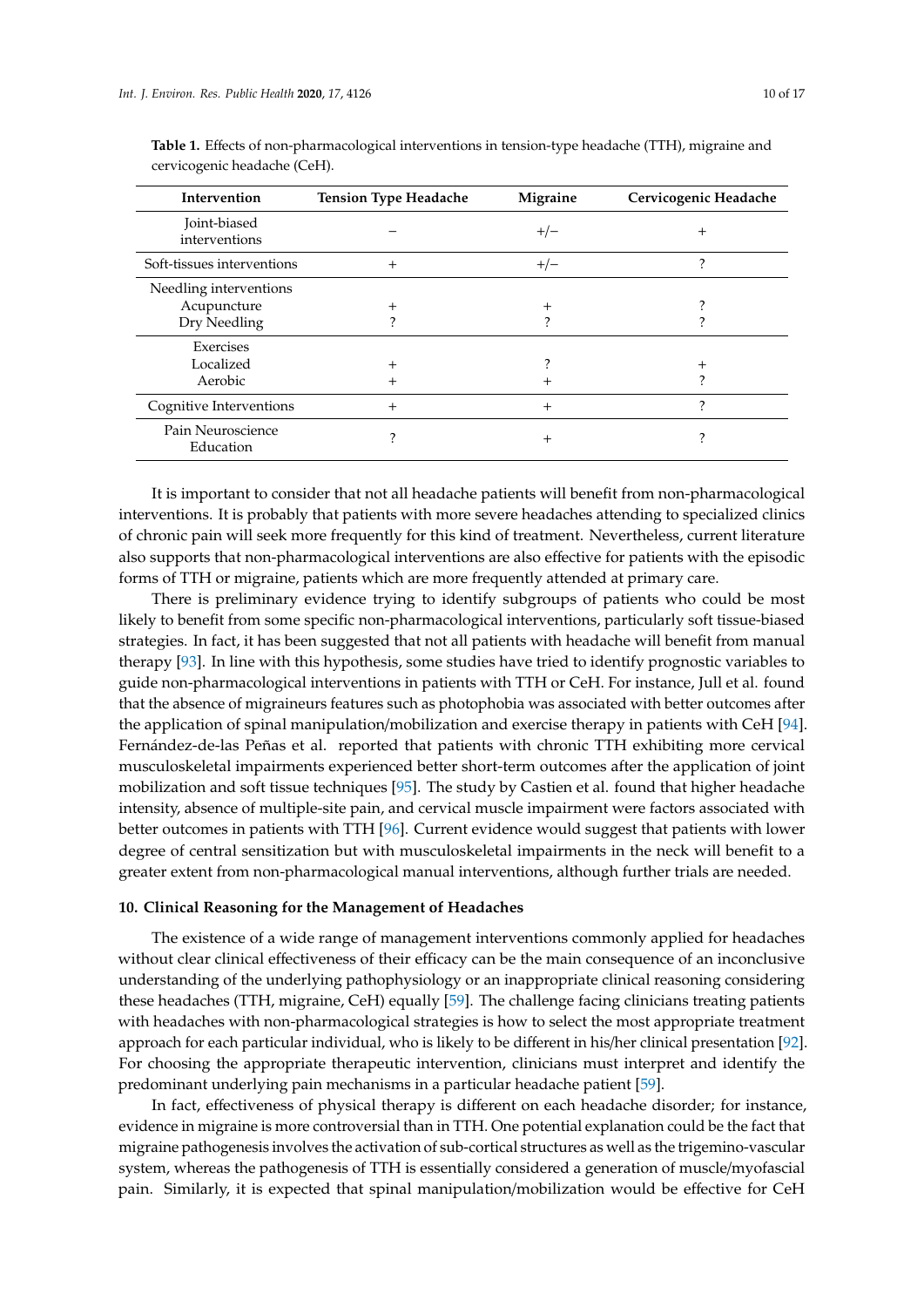because this secondary headache is considered a referred pain elicited by nociceptive stimulation of upper cervical joints (C1-C3). Accordingly, individuals with painful disorders of upper cervical zygapophyseal joints may exhibit significant benefits with treatments (joint-biased) directed at cervical pain generators [\[97\]](#page-16-11). On the contrary, since the pathogenesis of TTH is based on myofascial pain disorders, it is expected that spinal joint manipulation would be not as effective as in CeH.

Another clinical reasoning would be that headache patients presenting with musculoskeletal impairments of the neck may particularly benefit of non-pharmacologic bottom-up approaches [\[98\]](#page-16-12). A recent meta-analysis found that musculoskeletal pain disorders of the cervical spine seem to be more present in individuals with TTH than in those with migraine [\[99\]](#page-16-13), but this assumption should be considered with caution since migraine patients also exhibit musculoskeletal disorders of the cervical spine when compared to healthy controls [\[100\]](#page-16-14). In fact, the role of the cervical spine in headaches, and, therefore, CeH was not accepted as a valid diagnosis, until the third edition of the ICHD [\[2\]](#page-11-1), and the differentiation from migraine-related neck pain, TTH with associated neck pain or CeH is still a very "blurred" line of distinction. Interestingly, this conclusion is the same of a recent clinical practice guideline recommending that clinicians managing patients with headache should rule out migraine as the cause of headaches and classify headaches associated with neck pain as TTH or CeH once other sources of headache pathology has been ruled out [\[101\]](#page-16-15).

On the contrary, in those patients with co-morbid anxiety and mood disorders, problems for managing stress, significant headache-related disability and/or medication overuse, cognitive strategies and exercise programs should be better applied. Therefore, it is clinically important to identify, if possible, the main sensitizer driver on a particular patient. Nevertheless, clinical and scientific evidence supports the conclusion that proper management of patients with headaches should be multimodal, including appropriate use of pharmacological (e.g., acute/abortive and preventive drugs) and non-pharmacological (e.g., manual therapies, exercises, biofeedback, and needling therapies) interventions.

#### **11. Future Research Questions**

The current literature review has identified several gaps that need to be addressed in future studies. First, most evidence has mainly investigated short-term effects, so we do not currently know the duration of pain relief. This is a relevant topic since headaches are chronic pain syndromes of long duration. Our literature review proposes some hypotheses behind a potential clinical reasoning explaining the conflicting results observed in the current literature in relation to the effectiveness of non-pharmacological interventions. Future studies should introduce the propose therapeutic model based on a clinical reasoning considering nociceptive pain mechanisms for improving the clinical outcomes in specific subgroups of patients with TTH, migraine or CeH.

Another important topic for investigating in future studies would be cost-effectiveness of these non-pharmacological interventions. This is a relevant topic to investigate since non-pharmacological therapies are usually time and personnel consuming and also relatively expensive which could limit their availability to specialty centers and public health care system in many cases. In fact, the is a lack of studies in this area. Only two studies have investigated the costs associated to the use of acupuncture for the management of headache and both suggest a potential beneficial cost for this intervention, although future studies are needed [\[102](#page-16-16)[,103\]](#page-16-17).

#### **12. Conclusions**

This literature review summarizes most updated data on non-pharmacological treatments for patients with TTH, migraine, or CeH and the underlying clinical reasoning explaining discrepancies their therapeutic effects. Several non-pharmacological interventions have shown positive effects for the management of these headaches, but their clinical relevance was small and the duration of the effect was mainly in the short-term. It is important to identify, if possible, the main sensitizer driver for proper clinical reasoning about the selection of the appropriate non-pharmacological therapeutic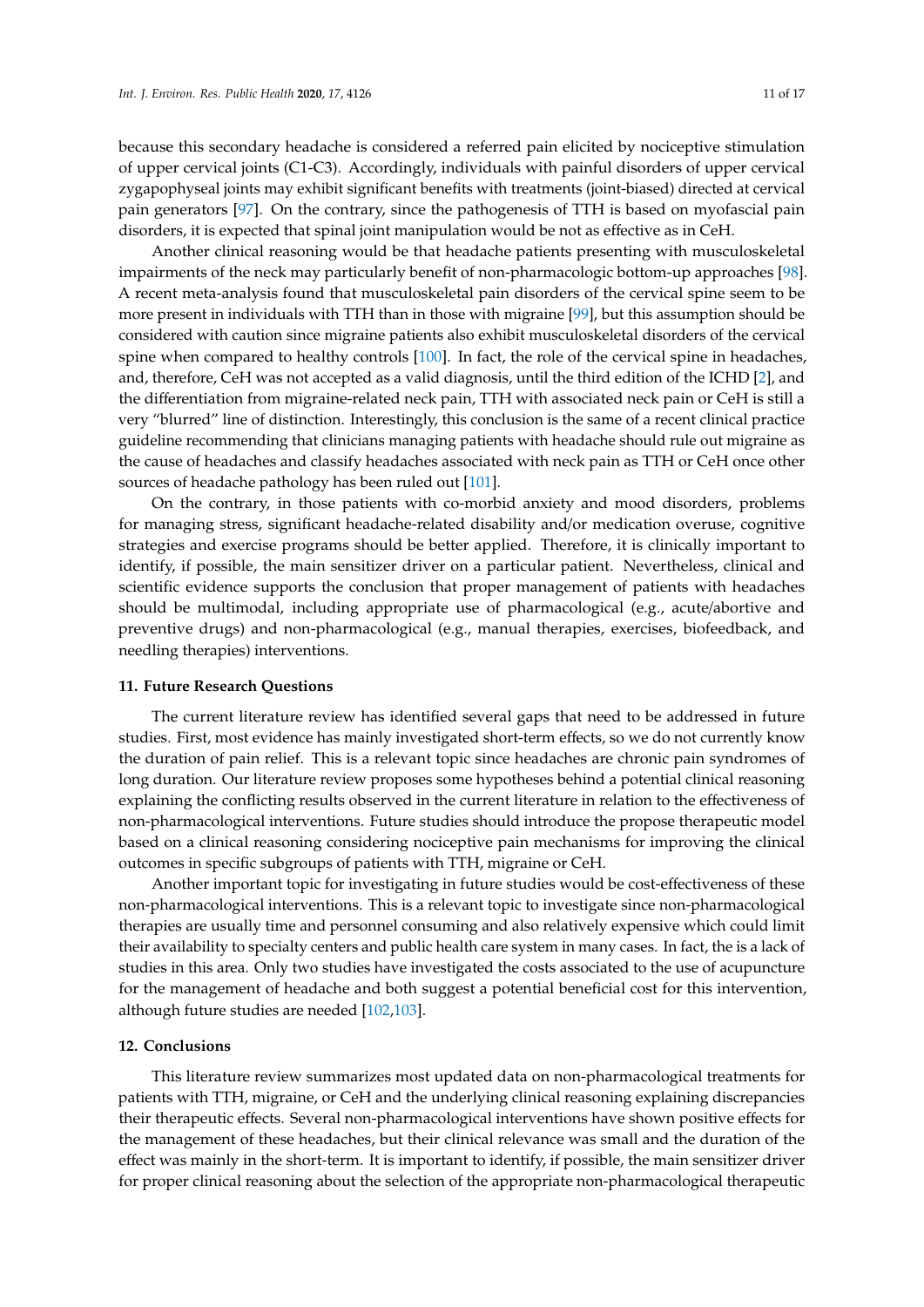strategy. In addition, not all patients will benefit from the same interventions and identification of these subgroups of patients should give future research. Appropriate therapeutic management of patients with headache should be multimodal, including beyond tissue-based impairment therapies (bottom-up interventions) and central nervous system interventions (top down interventions).

## *Key Findings*

- 1. Treatment strategies used for the management of headache should include beyond tissue- based impairment therapies (bottom-up interventions) and central nervous system interventions (top down interventions).
- 2. Bottom-up (hand-on) strategies can include joint-biased, soft-tissue biased, and needling therapies whereas top-down (hand-off) strategies include exercise and cognitive interventions.
- 3. Evidence shows that the effectiveness of non-pharmacological interventions for headaches depends on a clinical reasoning since not all strategies are equally effective for all headaches.
- 4. Evidence of non-pharmacological interventions is more controversial for migraine than for TTH or CeH, since migraine pathogenesis mainly involves activation of sub-cortical structures and the trigemino-vascular system whereas pathogenesis of TTH or CeH is associated to musculoskeletal impairments of the cervical spine.

**Author Contributions:** Conceptualization, C.F.-d.-l.-P., L.L.F., G.P.-M. and J.L.A.-B.; Methodology, C.F.-d.-l.-P., L.L.F., G.P.-M. and J.L.A.-B.; Writing—original draft, C.F.-d.-l.-P. and L.L.F.; Writing—review & editing, C.F.-d.-l.-P., L.L.F., G.P.-M. and J.L.A.-B. All authors have read and agreed to the published version of the manuscript.

**Funding:** This research received no external funding.

**Conflicts of Interest:** The authors declare no conflict of interest.

## **References**

- <span id="page-11-0"></span>1. Steiner, T.J.; Stovner, L.J.; Katsarava, Z.; Lainez, J.M.; Lampl, C.; Lantéri-Minet, M.; Rastenyte, D.; Ruiz de la Torre, E.; Tassorelli, C.; Barré, J.; et al. The impact of headache in Europe: Principal results of the Eurolight project. *J. Headache Pain* **2014**, *15*, 31. [\[CrossRef\]](http://dx.doi.org/10.1186/1129-2377-15-31) [\[PubMed\]](http://www.ncbi.nlm.nih.gov/pubmed/24884549)
- <span id="page-11-1"></span>2. International Headache Society, ICHD-III Headache Classification Subcommittee of the International Headache Society. The International Classification of Headache Disorders, 3 editions. *Cephalalgia* **2018**, *38*, 1–211. [\[CrossRef\]](http://dx.doi.org/10.1177/0333102417738202) [\[PubMed\]](http://www.ncbi.nlm.nih.gov/pubmed/29368949)
- <span id="page-11-2"></span>3. Ferrante, T.; Manzoni, G.C.; Russo, M.; Camarda, C.; Taga, A.; Veronesi, L.; Pasquarella, C.; Sansebastiano, G.; Torelli, P. Prevalence of tension-type headache in adult general population: The PACE study and review of the literature. *Neurol. Sci.* **2013**, *34*, S137–S138. [\[CrossRef\]](http://dx.doi.org/10.1007/s10072-013-1370-4) [\[PubMed\]](http://www.ncbi.nlm.nih.gov/pubmed/23695063)
- <span id="page-11-3"></span>4. Burch, R.; Rizzoli, P.; Loder, E. The prevalence and impact of migraine and severe headache in the United States: Figures and trends from government health studies. *Headache* **2018**, *58*, 496–505. [\[CrossRef\]](http://dx.doi.org/10.1111/head.13281) [\[PubMed\]](http://www.ncbi.nlm.nih.gov/pubmed/29527677)
- <span id="page-11-4"></span>5. GBD 2016 Disease and Injury Incidence and Prevalence Collaborators. Global, regional, and national incidence, prevalence, and years lived with disability for 328 diseases and injuries for 195 countries, 1990–2016: A systematic analysis for the global burden of disease study 2016. *Lancet* **2017**, *390*, 1211–1259. [\[CrossRef\]](http://dx.doi.org/10.1016/S0140-6736(17)32154-2)
- <span id="page-11-5"></span>6. Moore, C.S.; Sibbritt, D.W.; Adams, J. A critical review of manual therapy use for headache disorders: Prevalence, profiles, motivations, communication and self-reported effectiveness. *BMC Neurol* **2017**, *17*, 61. [\[CrossRef\]](http://dx.doi.org/10.1186/s12883-017-0835-0) [\[PubMed\]](http://www.ncbi.nlm.nih.gov/pubmed/28340566)
- <span id="page-11-6"></span>7. Bendtsen, L.; Evers, S.; Linde, M.; Mitsikostas, D.D.; Sandrini, G.; Schoenen, J.; EFNS. EFNS guideline on the treatment of tension-type headache—Report of an EFNS task force. *Eur. J. Neurol.* **2010**, *17*, 1318–1325. [\[CrossRef\]](http://dx.doi.org/10.1111/j.1468-1331.2010.03070.x) [\[PubMed\]](http://www.ncbi.nlm.nih.gov/pubmed/20482606)
- <span id="page-11-7"></span>8. Sarchielli, P.; Granella, F.; Prudenzano, M.; Pini, L.A.; Guidetti, V.; Bono, G.; Pinessi, L.; Alessandri, M.; Antonaci, F.; Fanciullacci, M.; et al. Italian guidelines for primary headaches: 2012 revised version. *J. Headache Pain* **2012**, *13*, S31–S70. [\[CrossRef\]](http://dx.doi.org/10.1007/s10194-012-0437-6) [\[PubMed\]](http://www.ncbi.nlm.nih.gov/pubmed/22581120)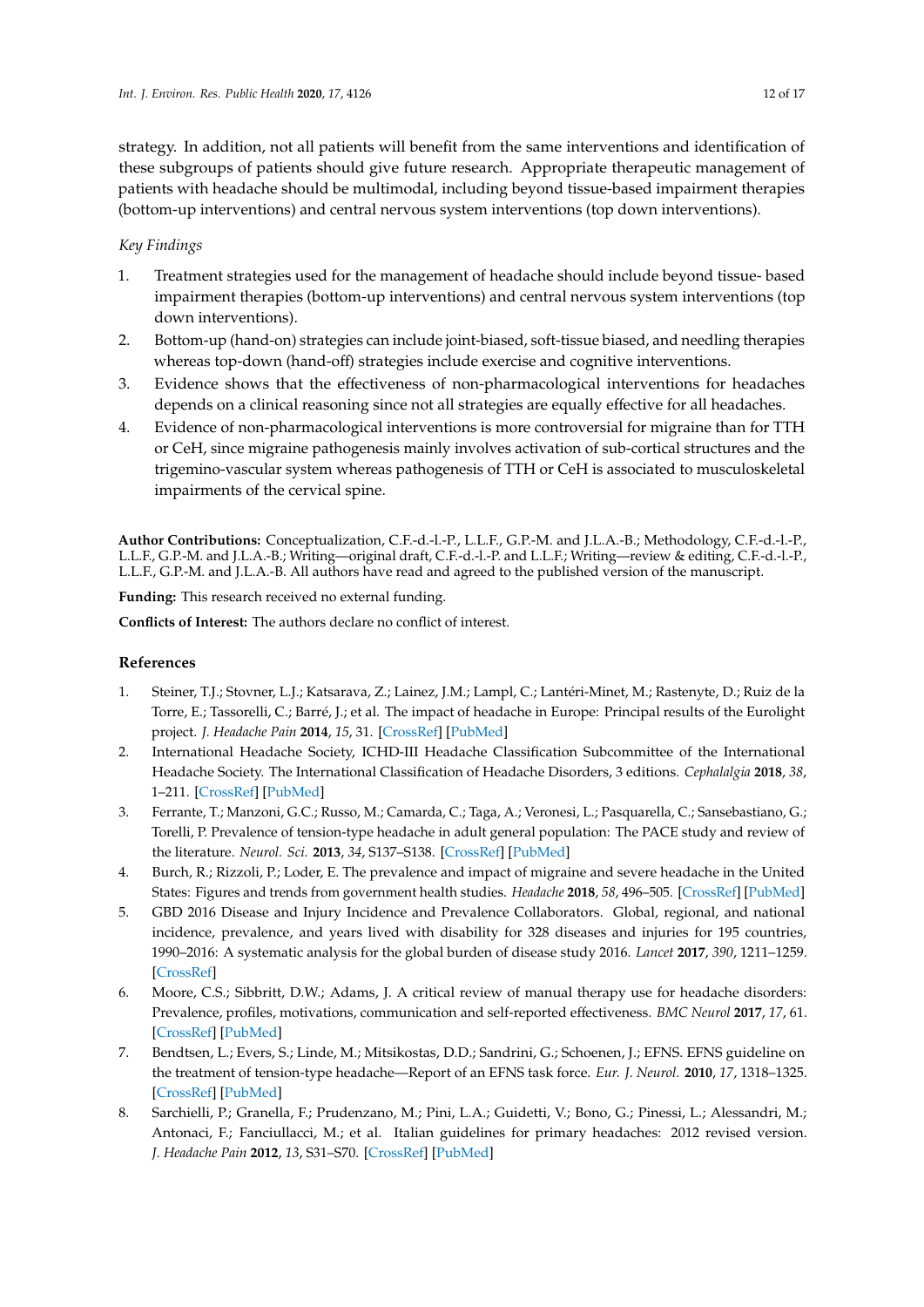- <span id="page-12-0"></span>9. Probyn, K.; Bowers, H.; Mistry, D.; Caldwell, F.; Underwood, M.; Patel, S.; Sandhu, H.K.; Matharu, M.; Pincus, T.; CHESS team. Non-pharmacological self-management for people living with migraine or tension-type headache: A systematic review including analysis of intervention components. *BMJ Open* **2017**, *7*, e01667. [\[CrossRef\]](http://dx.doi.org/10.1136/bmjopen-2017-016670) [\[PubMed\]](http://www.ncbi.nlm.nih.gov/pubmed/28801425)
- <span id="page-12-1"></span>10. Chaibi, A.; Russell, M. Manual therapies for primary chronic headaches: A systematic review of randomized controlled trials. *J. Headache Pain* **2014**, *15*, 67. [\[CrossRef\]](http://dx.doi.org/10.1186/1129-2377-15-67) [\[PubMed\]](http://www.ncbi.nlm.nih.gov/pubmed/25278005)
- <span id="page-12-2"></span>11. Chaibi, A.; Tuchin, P.J.; Russell, M.B. Manual therapies for migraine: A systematic review. *J. Headache Pain* **2011**, *12*, 127–133. [\[CrossRef\]](http://dx.doi.org/10.1007/s10194-011-0296-6) [\[PubMed\]](http://www.ncbi.nlm.nih.gov/pubmed/21298314)
- <span id="page-12-3"></span>12. Chaibi, A.; Russell, M.B. Manual therapies for cervicogenic headache: A systematic review. *J. Headache Pain* **2012**, *13*, 351–359. [\[CrossRef\]](http://dx.doi.org/10.1007/s10194-012-0436-7) [\[PubMed\]](http://www.ncbi.nlm.nih.gov/pubmed/22460941)
- <span id="page-12-4"></span>13. Mesa-Jiménez, J.A.; Lozano-López, C.; Angulo-Díaz-Parreño, S.; Rodríguez-Fernández, Á.L.; De-la-Hoz-Aizpurua, J.L.; Fernández-de-las-Peñas, C. Multimodal manual therapy vs. pharmacological care for management of tension type headache: A meta-analysis of randomized trials. *Cephalalgia* **2015**, *35*, 1323–1332. [\[CrossRef\]](http://dx.doi.org/10.1177/0333102415576226) [\[PubMed\]](http://www.ncbi.nlm.nih.gov/pubmed/25748428)
- <span id="page-12-5"></span>14. Luedtke, K.; Allers, A.; Schulte, L.; May, A. Efficacy of interventions used by physiotherapists for patients with headache and migraine-systematic review and meta-analysis. *Cephalalgia* **2016**, *36*, 474–492. [\[CrossRef\]](http://dx.doi.org/10.1177/0333102415597889) [\[PubMed\]](http://www.ncbi.nlm.nih.gov/pubmed/26229071)
- <span id="page-12-6"></span>15. Falsiroli Maistrello, L.; Rafanelli, M.; Turolla, A. Manual therapy and quality of life in people with headache: Systematic review and meta-analysis of randomized controlled trials. *Curr. Pain Headache Rep.* **2019**, *23*, 78. [\[CrossRef\]](http://dx.doi.org/10.1007/s11916-019-0815-8) [\[PubMed\]](http://www.ncbi.nlm.nih.gov/pubmed/31401702)
- <span id="page-12-7"></span>16. Lozano-López, C.; Mesa-Jiménez, J.; de-la-Hoz-Aizpurúa, J.L.; Pareja-Grande, J.; Fernández- de-las-Peñas, C. Efficacy of manual therapy in the treatment of tension-type headache: A systematic review from 2000–2013. *Neurologia* **2016**, *31*, 357–369. [\[CrossRef\]](http://dx.doi.org/10.1016/j.nrleng.2016.05.001) [\[PubMed\]](http://www.ncbi.nlm.nih.gov/pubmed/24856370)
- <span id="page-12-8"></span>17. Courtney, C.A.; Fernández-de-las-Peñas, C.; Bond, S. Mechanisms of chronic pain—Key considerations for appropriate physical therapy management. *J. Man. Manip. Ther.* **2017**, *25*, 118–127. [\[CrossRef\]](http://dx.doi.org/10.1080/10669817.2017.1300397) [\[PubMed\]](http://www.ncbi.nlm.nih.gov/pubmed/28694674)
- <span id="page-12-9"></span>18. De Tommaso, M.; Fernández-de-las-Peñas, C. Tension type headache. *Curr. Rheumatol. Rev.* **2016**, *12*, 127–139. [\[CrossRef\]](http://dx.doi.org/10.2174/1573397112666151231113625) [\[PubMed\]](http://www.ncbi.nlm.nih.gov/pubmed/26717946)
- <span id="page-12-10"></span>19. De Tommaso, M.; Sciruicchio, V. Migraine and central sensitization: Clinical features, main comorbidities and therapeutic perspectives. *Curr. Rheumatol. Rev.* **2016**, *12*, 11326. [\[CrossRef\]](http://dx.doi.org/10.2174/1573397112666151231110813) [\[PubMed\]](http://www.ncbi.nlm.nih.gov/pubmed/26717950)
- <span id="page-12-11"></span>20. Woolf, C.J. Central sensitization: Implications for the diagnosis and treatment of pain. *Pain* **2011**, *152*, S2–S15. [\[CrossRef\]](http://dx.doi.org/10.1016/j.pain.2010.09.030) [\[PubMed\]](http://www.ncbi.nlm.nih.gov/pubmed/20961685)
- <span id="page-12-12"></span>21. Nijs, J.; Van Houdenhova, B.; Oostendorp, R.A.B. Recognition of central sensitization in patients with musculoskeletal pain: Application of pain neurophysiology in manual therapy practice. *Man. Ther.* **2010**, *15*, 135–141. [\[CrossRef\]](http://dx.doi.org/10.1016/j.math.2009.12.001) [\[PubMed\]](http://www.ncbi.nlm.nih.gov/pubmed/20036180)
- <span id="page-12-13"></span>22. Bialosky, J.E.; Beneciuk, J.M.; Bishop, M.D.; Coronado, R.A.; Penza, C.W.; Simon, C.; George, S.Z. Unraveling the mechanisms of manual therapy: Modelling an approach. *J. Orthop. Sports Phys. Ther.* **2018**, *48*, 8–18. [\[CrossRef\]](http://dx.doi.org/10.2519/jospt.2018.7476) [\[PubMed\]](http://www.ncbi.nlm.nih.gov/pubmed/29034802)
- <span id="page-12-14"></span>23. Lluch Girbés, E.; Meeus, M.; Baert, I.; Nijs, J. Balancing "hands-on" with "hands-off" physical therapy interventions for the treatment of central sensitization pain in osteoarthritis. *Man. Ther.* **2015**, *20*, 349–352. [\[CrossRef\]](http://dx.doi.org/10.1016/j.math.2014.07.017) [\[PubMed\]](http://www.ncbi.nlm.nih.gov/pubmed/25169787)
- <span id="page-12-15"></span>24. Gallace, A.; Spence, C. The science of interpersonal touch: An overview. *Neurosci. Biobehav. Rev.* **2010**, *34*, 246–259. [\[CrossRef\]](http://dx.doi.org/10.1016/j.neubiorev.2008.10.004) [\[PubMed\]](http://www.ncbi.nlm.nih.gov/pubmed/18992276)
- <span id="page-12-16"></span>25. Autret, A.; Valade, D.; Debiais, S. Placebo and other psychological interactions in headache treatment. *J. Headache Pain* **2012**, *13*, 191–198. [\[CrossRef\]](http://dx.doi.org/10.1007/s10194-012-0422-0) [\[PubMed\]](http://www.ncbi.nlm.nih.gov/pubmed/22367630)
- <span id="page-12-17"></span>26. Tricco, A.C.; Lillie, E.; Zarin, W.; O'Brien, K.K.; Colquhoun, H.; Levac, D.; Moher, D.; Peters, M.D.; Horsley, T.; Weeks, L.; et al. PRISMA Extension for Scoping Reviews (PRISMA-ScR): Checklist and Explanation. *Ann. Intern. Med.* **2018**, *169*, 467–473. [\[CrossRef\]](http://dx.doi.org/10.7326/M18-0850) [\[PubMed\]](http://www.ncbi.nlm.nih.gov/pubmed/30178033)
- <span id="page-12-18"></span>27. Luedtke, K.; Boissonnault, W.; Caspersen, N.; Castien, R.; Chaibi, A.; Falla, D.; Fernández-de Las-Peñas, C.; Hall, T.; Hirsvang, J.R.; Horre, T.; et al. International consensus on the most useful physical examination tests used by physiotherapists for patients with headache: A Delphi study. *Man. Ther.* **2016**, *23*, 17–24. [\[CrossRef\]](http://dx.doi.org/10.1016/j.math.2016.02.010) [\[PubMed\]](http://www.ncbi.nlm.nih.gov/pubmed/27183831)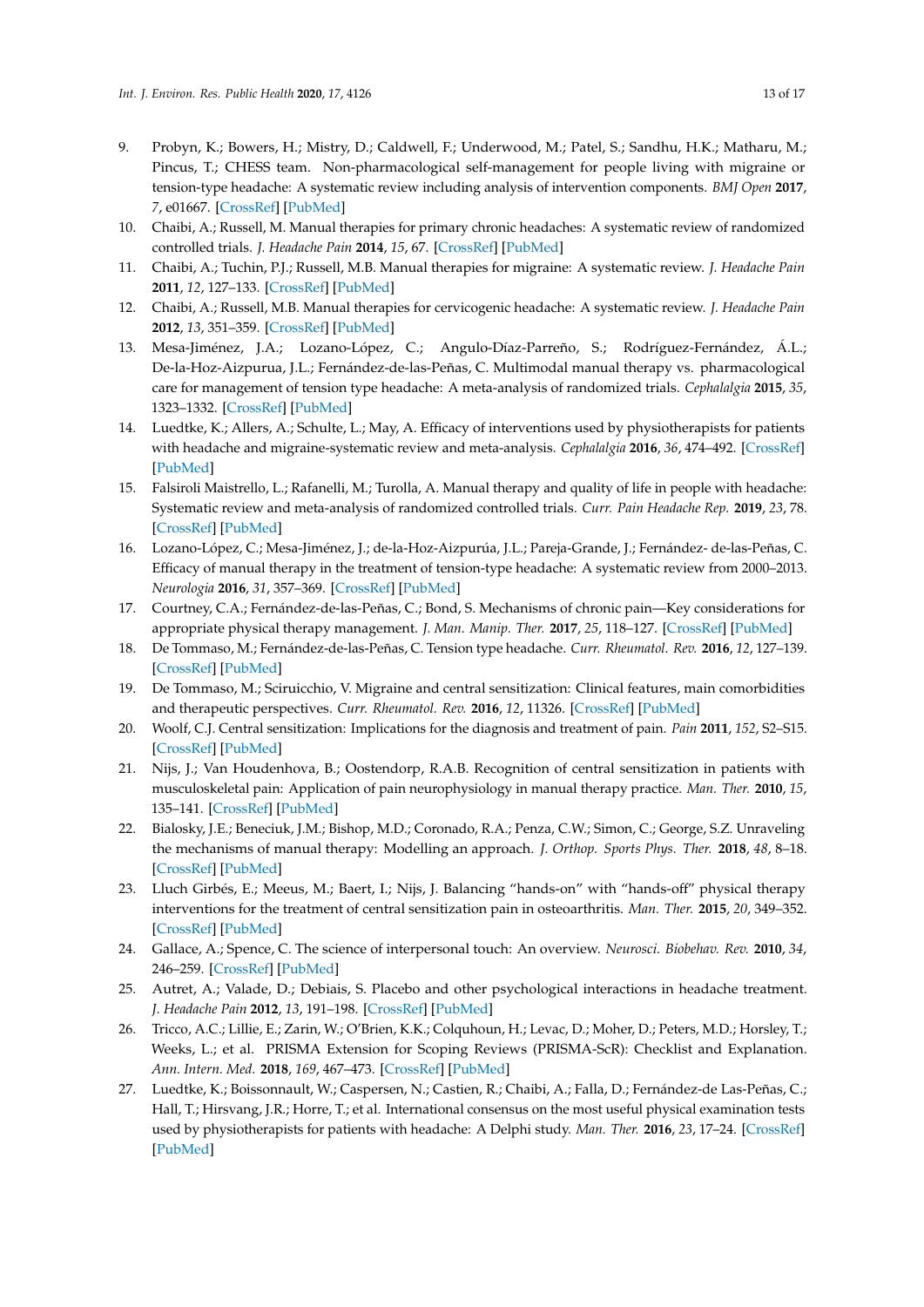- <span id="page-13-0"></span>28. van der Meer, H.A.; Visscher, C.M.; Vredeveld, T.; Nijhuis van der Sanden, M.W.; Engelbert, R.; Speksnijder, C.M. The diagnostic accuracy of headache measurement instruments: A systematic review and meta-analysis focusing on headaches associated with musculoskeletal symptoms. *Cephalalgia* **2019**, *39*, 1313–1332. [\[CrossRef\]](http://dx.doi.org/10.1177/0333102419840777) [\[PubMed\]](http://www.ncbi.nlm.nih.gov/pubmed/30997838)
- <span id="page-13-1"></span>29. Ashina, S.; Bendtsen, L.; Lyngberg, A.C.; Lipton, R.B.; Hajiyeva, N.; Jensen, R. Prevalence of neck pain in migraine and tension-type headache: A population study. *Cephalalgia* **2015**, *35*, 211–219. [\[CrossRef\]](http://dx.doi.org/10.1177/0333102414535110) [\[PubMed\]](http://www.ncbi.nlm.nih.gov/pubmed/24853166)
- <span id="page-13-2"></span>30. Mintken, P.E.; DeRosa, C.; Little, T.; Smith, B.; American Academy of Orthopaedic Manual Physical Therapists. AAOMPT clinical guidelines: A model for standardizing manipulation terminology in physical therapy practice. *J. Orthop. Sports Phys. Ther.* **2008**, *38*, A1–A6. [\[CrossRef\]](http://dx.doi.org/10.2519/jospt.2008.0301) [\[PubMed\]](http://www.ncbi.nlm.nih.gov/pubmed/18349498)
- <span id="page-13-3"></span>31. Lenssinck, M.; Damen, L.; Verhagen, A.; Berger, M.; Passchier, J.; Koes, B. The effectiveness of physiotherapy and manipulation in patients with tension-type headache: A systematic review. *Pain* **2004**, *112*, 381–388. [\[CrossRef\]](http://dx.doi.org/10.1016/j.pain.2004.09.026) [\[PubMed\]](http://www.ncbi.nlm.nih.gov/pubmed/15561394)
- <span id="page-13-4"></span>32. Bronfort, G.; Nilsson, N.; Haas, M.; Evans, R.; Goldsmith, C.H.; Assendelft, W.J.; Bouter, L.M. Non-invasive physical treatments for chronic/recurrent headache. *Cochrane Database Syst. Rev.* **2004**, *3*, CD001878.
- <span id="page-13-5"></span>33. Posadzki, P.; Ernst, E. Spinal manipulations for the treatment of migraine: A systematic review of randomized clinical trials. *Cephalalgia* **2011**, *31*, 964–970. [\[CrossRef\]](http://dx.doi.org/10.1177/0333102411405226) [\[PubMed\]](http://www.ncbi.nlm.nih.gov/pubmed/21511952)
- <span id="page-13-6"></span>34. Posadzki, P.; Ernst, E. Systematic reviews of spinal manipulations for headaches: An attempt to clear up the confusion. *Headache* **2011**, *51*, 1419–1425. [\[CrossRef\]](http://dx.doi.org/10.1111/j.1526-4610.2011.01888.x) [\[PubMed\]](http://www.ncbi.nlm.nih.gov/pubmed/21453329)
- <span id="page-13-7"></span>35. Posadzki, P.; Ernst, E. Spinal manipulations for cervicogenic headaches: A systematic review of randomized clinical trials. *Headache* **2011**, *51*, 1132–1139. [\[CrossRef\]](http://dx.doi.org/10.1111/j.1526-4610.2011.01932.x) [\[PubMed\]](http://www.ncbi.nlm.nih.gov/pubmed/21649656)
- <span id="page-13-8"></span>36. Racicki, S.; Gerwin, S.; Diclaudio, S.; Reinmann, S.; Donaldson, M. Conservative physical therapy management for the treatment of cervicogenic headache: A systematic review. *J. Man. Manip. Ther.* **2013**, *21*, 113–124. [\[CrossRef\]](http://dx.doi.org/10.1179/2042618612Y.0000000025) [\[PubMed\]](http://www.ncbi.nlm.nih.gov/pubmed/24421621)
- <span id="page-13-9"></span>37. Rist, P.M.; Hernandez, A.; Bernstein, C.; Kowalski, M.; Osypiuk, K.; Vining, R.; Long, C.R.; Goertz, C.; Song, R.; Wayne, P.M. The impact of spinal manipulation on migraine pain and disability: A systematic review and meta-analysis. *Headache* **2019**, *59*, 532–542. [\[CrossRef\]](http://dx.doi.org/10.1111/head.13501) [\[PubMed\]](http://www.ncbi.nlm.nih.gov/pubmed/30973196)
- <span id="page-13-10"></span>38. Garcia, J.D.; Arnold, S.; Tetley, K.; Voight, K.; Frank, R. Mobilization and manipulation of the cervical spine in patients with cervicogenic headache: Any Scientific Evidence? *Front. Neurol.* **2016**, *7*, 40. [\[CrossRef\]](http://dx.doi.org/10.3389/fneur.2016.00040) [\[PubMed\]](http://www.ncbi.nlm.nih.gov/pubmed/27047446)
- <span id="page-13-11"></span>39. Ernst, E. Manipulation of the cervical spine: A systematic review of case reports of serious adverse events, 1995–2001. *Med. J. Aust.* **2002**, *176*, 376–380. [\[CrossRef\]](http://dx.doi.org/10.5694/j.1326-5377.2002.tb04459.x)
- <span id="page-13-12"></span>40. Puentedura, E.J.; March, J.; Anders, J.; Perez, A.; Landers, M.R.; Wallmann, H.W.; Cleland, J.A. Safety of cervical spine manipulation: Are adverse events preventable and are manipulations being performed appropriately?: A review of 134 case reports. *J. Man. Manip. Ther.* **2012**, *20*, 66–74. [\[CrossRef\]](http://dx.doi.org/10.1179/2042618611Y.0000000022) [\[PubMed\]](http://www.ncbi.nlm.nih.gov/pubmed/23633885)
- <span id="page-13-13"></span>41. Nielsen, S.M.; Tarp, S.; Christensen, R.; Bliddal, H.; Klokker, L.; Henriksen, M. The risk associated with spinal manipulation: An overview of reviews. *Syst. Rev.* **2017**, *6*, 64. [\[CrossRef\]](http://dx.doi.org/10.1186/s13643-017-0458-y) [\[PubMed\]](http://www.ncbi.nlm.nih.gov/pubmed/28340595)
- <span id="page-13-14"></span>42. Do, T.P.; Heldarskard, G.F.; Kolding, L.T.; Hvedstrup, J.; Schytz, H.W. Myofascial trigger points in migraine and tension-type headache. *J. Headache Pain* **2018**, *19*, 84. [\[CrossRef\]](http://dx.doi.org/10.1186/s10194-018-0913-8) [\[PubMed\]](http://www.ncbi.nlm.nih.gov/pubmed/30203398)
- <span id="page-13-15"></span>43. Abboud, J.; Marchand, A.A.; Sorra, K.; Descarreaux, M. Musculoskeletal physical outcome measures in individuals with tension-type headache: A scoping review. *Cephalalgia* **2013**, *33*, 1319–1336. [\[CrossRef\]](http://dx.doi.org/10.1177/0333102413492913) [\[PubMed\]](http://www.ncbi.nlm.nih.gov/pubmed/23804285)
- <span id="page-13-16"></span>44. Fernández-de-las-Peñas, C.; Cuadrado, M.L.; Arendt-Nielsen, L.; Simons, D.G.; Pareja, J.A. Myofascial trigger points and sensitisation: An updated pain model for tension type headache. *Cephalalgia* **2007**, *27*, 383–393. [\[CrossRef\]](http://dx.doi.org/10.1111/j.1468-2982.2007.01295.x) [\[PubMed\]](http://www.ncbi.nlm.nih.gov/pubmed/17359516)
- <span id="page-13-17"></span>45. Fernández-de-las-Peñas, C.; Salom-Moreno, J.; Ge, H.Y.; Dommerholt, J. Manual treatment of myofascial trigger points. In *Manual Therapy for Musculoskeletal Pain Syndromes of the Upper and Lower Quadrants: An Evidence and Clinical-Informed Approach*; Fernández-de-las-Peñas, C., Cleland, J.A., Dommerholt, J., Eds.; Elsevier: London, UK, 2015; pp. 678–689.
- <span id="page-13-18"></span>46. Falsiroli Maistrello, L.; Geri, T.; Gianola, S.; Zaninetti, M.; Testa, M. Effectiveness of trigger point manual treatment on the frequency, intensity, and duration of attacks in primary headaches: A systematic review and meta-analysis of randomized controlled trials. *Front. Neurol.* **2018**, *9*, 254. [\[CrossRef\]](http://dx.doi.org/10.3389/fneur.2018.00254) [\[PubMed\]](http://www.ncbi.nlm.nih.gov/pubmed/29740386)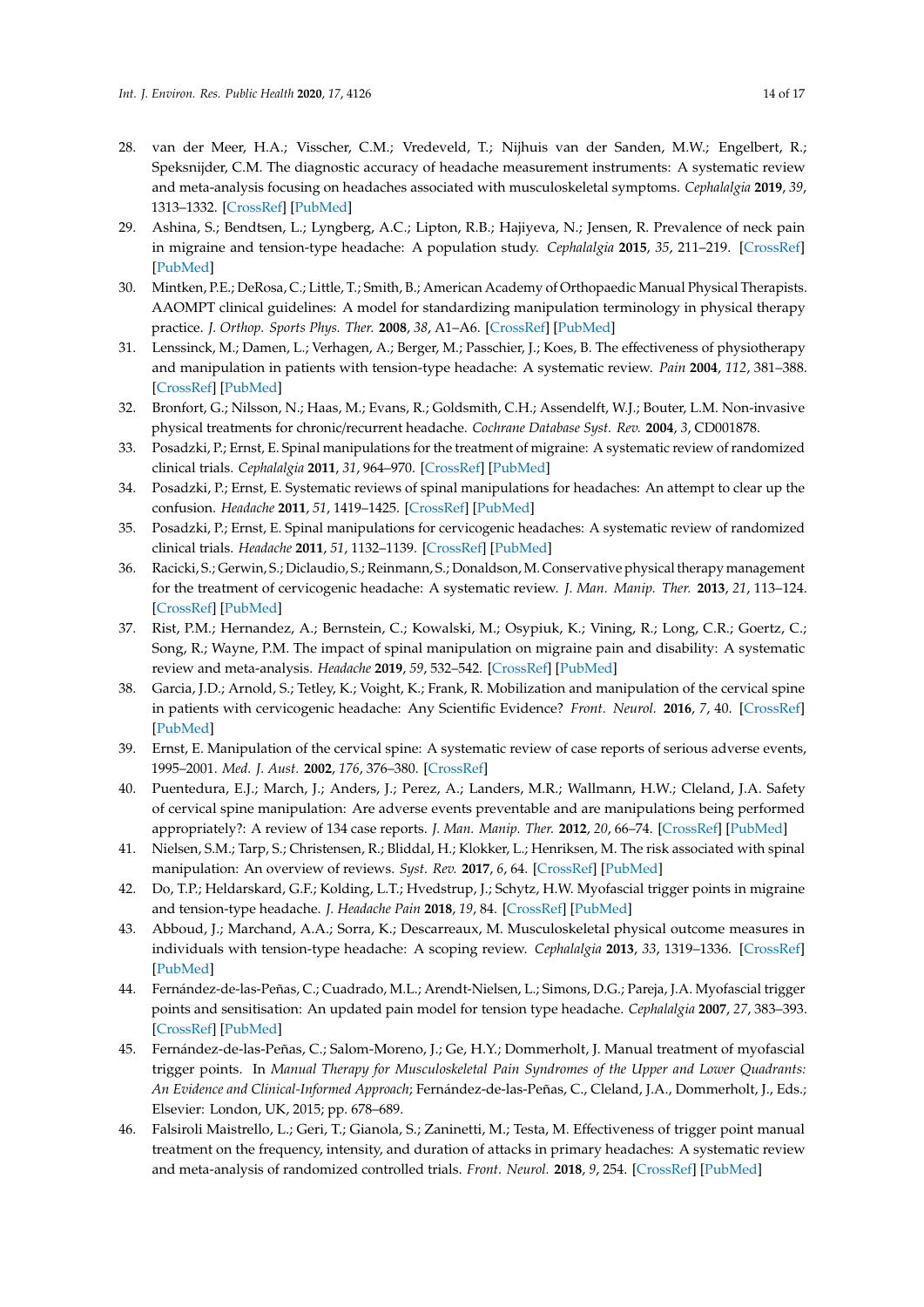- <span id="page-14-0"></span>47. Castien, R.F.; van der Windt, D.A.; Grooten, A.; Dekker, J. Effectiveness of manual therapy for chronic tension-type headache: A pragmatic, randomised, clinical trial. *Cephalalgia* **2011**, *31*, 133–143. [\[CrossRef\]](http://dx.doi.org/10.1177/0333102410377362) [\[PubMed\]](http://www.ncbi.nlm.nih.gov/pubmed/20647241)
- <span id="page-14-1"></span>48. Jiang, W.; Li, Z.; Wei, N.; Chang, W.; Chen, W.; Sui, H.J. Effectiveness of physical therapy on the suboccipital area of patients with tension-type headache: A meta-analysis of randomized controlled trials. *Medicine* **2019**, *98*, e15487. [\[CrossRef\]](http://dx.doi.org/10.1097/MD.0000000000015487) [\[PubMed\]](http://www.ncbi.nlm.nih.gov/pubmed/31083183)
- <span id="page-14-2"></span>49. Fernández-de-las-Peñas, C.; Cuadrado, M.L. Therapeutic options for cervicogenic headache. *Expert Rev. Neurother.* **2014**, *14*, 39–49. [\[CrossRef\]](http://dx.doi.org/10.1586/14737175.2014.863710) [\[PubMed\]](http://www.ncbi.nlm.nih.gov/pubmed/24308280)
- <span id="page-14-3"></span>50. Robbins, M.S.; Kuruvilla, D.; Blumenfeld, A.; Charleston L 4th Sorrell, M.; Robertson, C.E.; Grosberg, B.M.; Bender, S.D.; Napchan, U.; Ashkenazi, A.; Peripheral Nerve Blocks and Other Interventional Procedures Special Interest Section of the American Headache Society. Trigger point injections for headache disorders: Expert consensus methodology and narrative review. *Headache* **2014**, *54*, 1441–1459. [\[CrossRef\]](http://dx.doi.org/10.1111/head.12442) [\[PubMed\]](http://www.ncbi.nlm.nih.gov/pubmed/25168295)
- <span id="page-14-4"></span>51. Dunning, J.; Butts, R.; Mourad, F.; Young, I.; Flannagan, S.; Perreault, T. Dry needling: Literature review with implications for clinical practice guidelines. *Phys. Ther. Rev.* **2014**, *19*, 252–265. [\[CrossRef\]](http://dx.doi.org/10.1179/108331913X13844245102034) [\[PubMed\]](http://www.ncbi.nlm.nih.gov/pubmed/25143704)
- <span id="page-14-5"></span>52. Linde, K.; Allais, G.; Brinkhaus, B.; Fei, Y.; Mehring, M.; Shin, B.C.; Vickers, A.; White, A.R. Acupuncture for the prevention of tension-type headache. *Cochrane Database Syst Rev.* **2016**, *4*, CD007587. [\[CrossRef\]](http://dx.doi.org/10.1002/14651858.CD007587.pub2) [\[PubMed\]](http://www.ncbi.nlm.nih.gov/pubmed/27092807)
- <span id="page-14-6"></span>53. Linde, K.; Allais, G.; Brinkhaus, B.; Fei, Y.; Mehring, M.; Vertosick, E.A.; Vickers, A.; White, A.R. Acupuncture for the prevention of episodic migraine. *Cochrane Database Syst Rev.* **2016**, *6*, CD001218. [\[CrossRef\]](http://dx.doi.org/10.1002/14651858.CD001218.pub3) [\[PubMed\]](http://www.ncbi.nlm.nih.gov/pubmed/27351677)
- <span id="page-14-7"></span>54. France, S.; Bown, J.; Nowosilskyj, M.; Mott, M.; Rand, S.; Walters, J. Evidence for the use of dry needling and physiotherapy in the management of cervicogenic or tension type headache: A systematic review. *Cephalalgia* **2014**, *34*, 994–1003. [\[CrossRef\]](http://dx.doi.org/10.1177/0333102414523847) [\[PubMed\]](http://www.ncbi.nlm.nih.gov/pubmed/24623124)
- <span id="page-14-8"></span>55. Sedighi, A.; Nakhostin Ansari, N.; Naghdi, S. Comparison of acute effects of superficial and deep dry needling into trigger points of suboccipital and upper trapezius muscles in patients with cervicogenic headache. *J. Bodyw. Mov. Ther.* **2017**, *21*, 810–814. [\[CrossRef\]](http://dx.doi.org/10.1016/j.jbmt.2017.01.002) [\[PubMed\]](http://www.ncbi.nlm.nih.gov/pubmed/29037632)
- <span id="page-14-9"></span>56. Gildir, S.; Tüzün, E.H.; Eroğlu, G.; Eker, L. A randomized trial of trigger point dry needling versus sham needling for chronic tension-type headache. *Medicine* **2019**, *98*, e14520. [\[CrossRef\]](http://dx.doi.org/10.1097/MD.0000000000014520) [\[PubMed\]](http://www.ncbi.nlm.nih.gov/pubmed/30813155)
- <span id="page-14-10"></span>57. Vaegter, H.B.; Handberg, G.; Graven-Nielsen, T. Similarities between exercise-induced hypoalgesia and conditioned pain modulation in humans. *Pain* **2014**, *155*, 158–167. [\[CrossRef\]](http://dx.doi.org/10.1016/j.pain.2013.09.023) [\[PubMed\]](http://www.ncbi.nlm.nih.gov/pubmed/24076045)
- <span id="page-14-11"></span>58. Daenen, L.; Varkey, E.; Kellmann, M.; Nijs, J. Exercise, not to exercise, or how to exercise in patients with chronic pain? Applying science to practice. *Clin. J. Pain* **2015**, *31*, 108–114. [\[CrossRef\]](http://dx.doi.org/10.1097/AJP.0000000000000099) [\[PubMed\]](http://www.ncbi.nlm.nih.gov/pubmed/24662498)
- <span id="page-14-12"></span>59. Fernández-de-las-Peñas, C.; Courtney, C.A. Clinical reasoning for manual therapy management of tension type and cervicogenic headache. *J. Man. Manip. Ther.* **2014**, *22*, 44–50. [\[CrossRef\]](http://dx.doi.org/10.1179/2042618613Y.0000000050)
- <span id="page-14-13"></span>60. Fernández-de-las-Peñas, C. Physical therapy and exercise in headache. *Cephalalgia* **2008**, *28*, S36–S38. [\[CrossRef\]](http://dx.doi.org/10.1111/j.1468-2982.2008.01618.x) [\[PubMed\]](http://www.ncbi.nlm.nih.gov/pubmed/18494995)
- <span id="page-14-14"></span>61. Hindiyeh, N.A.; Krusz, J.C.; Cowan, R.P. Does exercise make migraines worse and tension type headaches better? *Curr. Pain Headache Rep.* **2013**, *17*, 38. [\[CrossRef\]](http://dx.doi.org/10.1007/s11916-013-0380-5) [\[PubMed\]](http://www.ncbi.nlm.nih.gov/pubmed/24234818)
- <span id="page-14-15"></span>62. Madsen, B.K.; Søgaard, K.; Andersen, L.L.; Skotte, J.; Jensen, R. Neck and shoulder muscle strength in patients with tension-type headache: A case-control study. *Cephalalgia* **2016**, *36*, 29–36. [\[CrossRef\]](http://dx.doi.org/10.1177/0333102415576726) [\[PubMed\]](http://www.ncbi.nlm.nih.gov/pubmed/25834271)
- <span id="page-14-16"></span>63. Fernández-de-las-Peñas, C.; Falla, D.; Arendt-Nielsen, L.; Farina, D. Cervical muscle co activation in isometric contractions is enhanced in chronic tension-type headache patients. *Cephalalgia* **2008**, *28*, 744–745. [\[CrossRef\]](http://dx.doi.org/10.1111/j.1468-2982.2008.01584.x) [\[PubMed\]](http://www.ncbi.nlm.nih.gov/pubmed/18460003)
- <span id="page-14-17"></span>64. Madsen, B.K.; Søgaard, K.; Andersen, L.L.; Skotte, J.; Tornøe, B.; Jensen, R. Neck/shoulder function in tension-type headache patients and the effect of strength training. *J. Pain Res.* **2018**, *11*, 445–454. [\[CrossRef\]](http://dx.doi.org/10.2147/JPR.S146050) [\[PubMed\]](http://www.ncbi.nlm.nih.gov/pubmed/29503581)
- 65. Madsen, B.K.; Søgaard, K.; Andersen, L.L.; Tornøe, B.; Jensen, R.H. Efficacy of strength training on tension-type headache: A randomised controlled study. *Cephalalgia* **2018**, *38*, 1071–1080. [\[CrossRef\]](http://dx.doi.org/10.1177/0333102417722521) [\[PubMed\]](http://www.ncbi.nlm.nih.gov/pubmed/28750588)
- <span id="page-14-18"></span>66. Van Ettekoven, H.; Lucas, C. Efficacy of physiotherapy including a cranio-cervical training programme for tension-type headache: A randomized clinical trial. *Cephalalgia* **2006**, *26*, 983–991. [\[CrossRef\]](http://dx.doi.org/10.1111/j.1468-2982.2006.01163.x) [\[PubMed\]](http://www.ncbi.nlm.nih.gov/pubmed/16886935)
- <span id="page-14-19"></span>67. Castien, R.; Blankenstein, A.; van der Windt, D.; Heymans, M.W.; Dekker, J. The working mechanism of manual therapy in participants with chronic tension-type headache. *J. Orthop. Sports Phys. Ther.* **2013**, *43*, 693–699. [\[CrossRef\]](http://dx.doi.org/10.2519/jospt.2013.4868) [\[PubMed\]](http://www.ncbi.nlm.nih.gov/pubmed/24256171)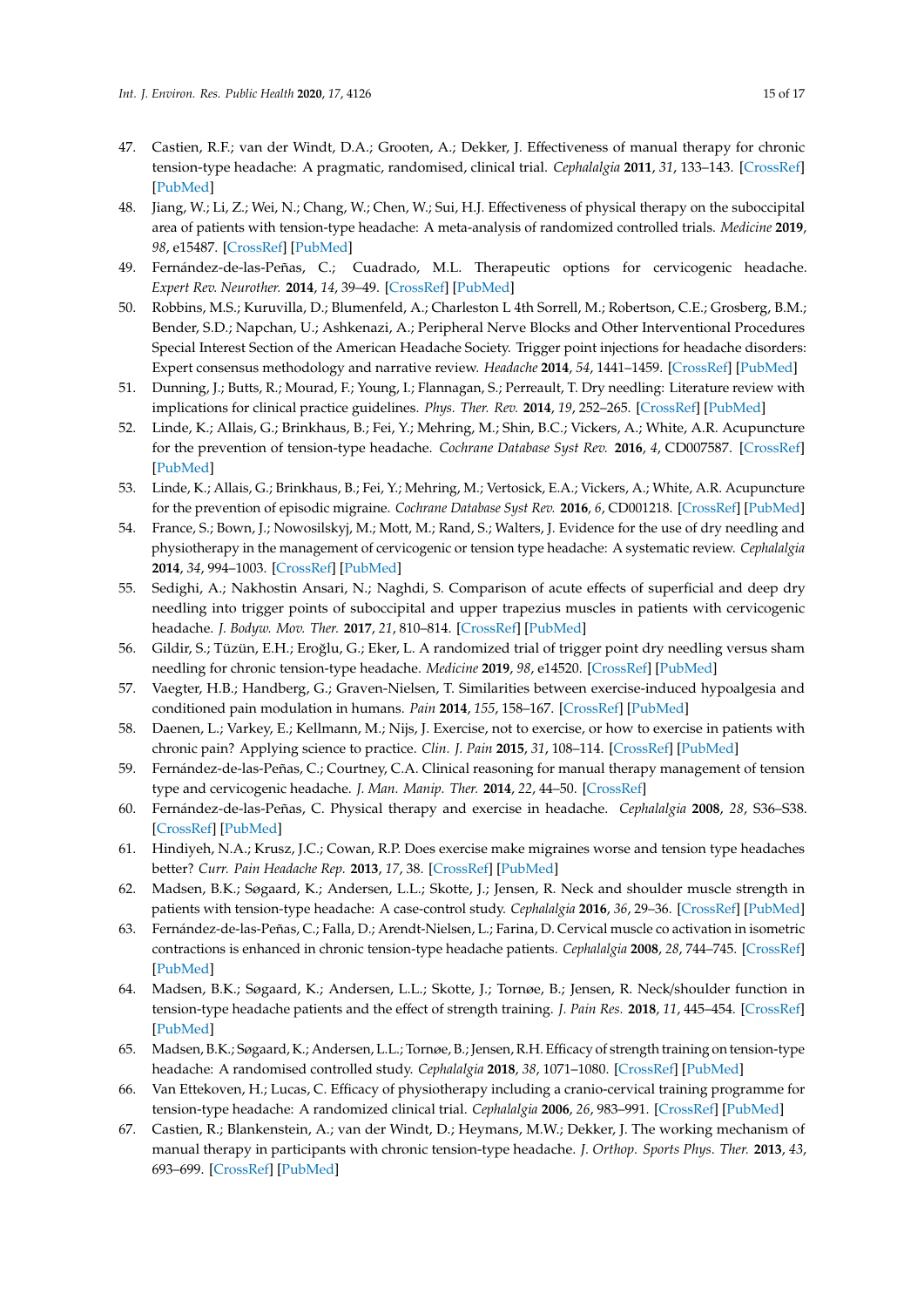- <span id="page-15-0"></span>68. Florencio, L.L.; de Oliveira, I.V.; Lodovichi, S.S.; Bragatto, M.M.; Benatto, M.T.; Dach, F.; Fernández-de-las-Peñas, C.; Bevilaqua-Grossi, D. Cervical muscular endurance performance in women with and without migraine. *J. Orthop. Sports Phys. Ther.* **2019**, *49*, 330–336. [\[CrossRef\]](http://dx.doi.org/10.2519/jospt.2019.8816) [\[PubMed\]](http://www.ncbi.nlm.nih.gov/pubmed/30913971)
- <span id="page-15-1"></span>69. Florencio, L.L.; Oliveira, A.S.; Lemos, T.W.; Carvalho, G.F.; Dach, F.; Bigal, M.E.; Falla, D.; Fernández-de-Las-Peñas, C.; Bevilaqua-Grossi, D. Patients with chronic, but not episodic, migraine display altered activity of their neck extensor muscles. *J. Electromyogr. Kinesiol.* **2016**, *30*, 66–72. [\[CrossRef\]](http://dx.doi.org/10.1016/j.jelekin.2016.06.003) [\[PubMed\]](http://www.ncbi.nlm.nih.gov/pubmed/27317975)
- <span id="page-15-2"></span>70. Florencio, L.L.; de Oliveira, A.S.; Carvalho, G.F.; Tolentino Gde, A.; Dach, F.; Bigal, M.E.; Fernández-de-las-Peñas, C.; Bevilaqua Grossi, D. Cervical muscle strength and muscle coactivation during isometric contractions in patients with migraine: A cross-sectional study. *Headache* **2015**, *55*, 1312–1322. [\[CrossRef\]](http://dx.doi.org/10.1111/head.12644) [\[PubMed\]](http://www.ncbi.nlm.nih.gov/pubmed/26388193)
- <span id="page-15-3"></span>71. Gross, A.; Kay, T.M.; Paquin, J.P.; Blanchette, S.; Lalonde, P.; Christie, T.; Dupont, G.; Graham, N.; Burnie, S.J.; Gelley, G.; et al. Exercises for mechanical neck disorders. *Cochrane Database Syst Rev.* **2015**, *1*, CD004250. [\[CrossRef\]](http://dx.doi.org/10.1002/14651858.CD004250.pub5) [\[PubMed\]](http://www.ncbi.nlm.nih.gov/pubmed/25629215)
- <span id="page-15-4"></span>72. Gil-Martínez, A.; Kindelan-Calvo, P.; Agudo-Carmona, D.; Muñoz-Plata, R.; López-de Uralde-Villanueva, I.; La Touche, R. Therapeutic exercise as treatment for migraine and tension-type headaches: A systematic review of randomised clinical trials. *Rev. Neurol.* **2013**, *57*, 433–443. [\[PubMed\]](http://www.ncbi.nlm.nih.gov/pubmed/24203665)
- <span id="page-15-5"></span>73. Lemmens, J.; De Pauw, J.; Van Soom, T.; Michiels, S.; Versijpt, J.; van Breda, E.; Castien, R.; De Hertogh, W. The effect of aerobic exercise on the number of migraine days, duration and pain intensity in migraine: A systematic literature review and meta-analysis. *J. Headache Pain* **2019**, *20*, 16. [\[CrossRef\]](http://dx.doi.org/10.1186/s10194-019-0961-8) [\[PubMed\]](http://www.ncbi.nlm.nih.gov/pubmed/30764753)
- <span id="page-15-6"></span>74. Varkey, E.; Cider, A.; Carlsson, J.; Linde, M. Exercise as migraine prophylaxis: A randomized study using relaxation and topiramate as controls. *Cephalalgia* **2011**, *31*, 1428–1438. [\[CrossRef\]](http://dx.doi.org/10.1177/0333102411419681) [\[PubMed\]](http://www.ncbi.nlm.nih.gov/pubmed/21890526)
- <span id="page-15-7"></span>75. Machado-Oliveira, L.; da Silva Gauto, Y.O.; de Santana Neto, F.J.; da Silva, M.G.; Germano-Soares, A.H.; Diniz, P.R.B. Effects of Different Exercise Intensities on Headache: A Systematic Review. *Am. J. Phys Med. Rehabil.* **2020**, *99*, 390–396. [\[CrossRef\]](http://dx.doi.org/10.1097/PHM.0000000000001349) [\[PubMed\]](http://www.ncbi.nlm.nih.gov/pubmed/31725018)
- <span id="page-15-8"></span>76. Gaul, C.; van Doorn, C.; Webering, N.; Dlugaj, M.; Katsarava, Z.; Diener, H.C.; Fritsche, G. Clinical outcome of a headache-specific multidisciplinary treatment program and adherence to treatment recommendations in a tertiary headache center: An observational study. *J. Headache Pain* **2011**, *12*, 475–483. [\[CrossRef\]](http://dx.doi.org/10.1007/s10194-011-0348-y) [\[PubMed\]](http://www.ncbi.nlm.nih.gov/pubmed/21544647)
- <span id="page-15-9"></span>77. Benatto, M.T.; Bevilaqua-Grossi, D.; Carvalho, G.F.; Bragatto, M.M.; Pinheiro, C.F.; Straceri Lodovichi, S.; Dach, F.; Fernández-de-las-Peñas, C.; Florencio, L.L. Kinesiophobia is associated with migraine. *Pain Med.* **2019**, *20*, 846–851. [\[CrossRef\]](http://dx.doi.org/10.1093/pm/pny206) [\[PubMed\]](http://www.ncbi.nlm.nih.gov/pubmed/30462312)
- <span id="page-15-10"></span>78. Palacios-Ceña, D.; Neira-Martín, B.; Silva-Hernández, L.; Mayo-Canalejo, D.; Florencio, L.L.; Fernández-de-las-Peñas, C.; García-Moreno, H.; García-Azorín, D.; Cuadrado, M.L. Living with chronic migraine: A qualitative study on female patients' perspectives from a specialised headache clinic in Spain. *BMJ Open* **2017**, *7*, e017851. [\[CrossRef\]](http://dx.doi.org/10.1136/bmjopen-2017-017851) [\[PubMed\]](http://www.ncbi.nlm.nih.gov/pubmed/28827275)
- <span id="page-15-11"></span>79. Pellegrino, A.B.W.; Davis-Martin, R.E.; Houle, T.T.; Turner, D.P.; Smitherman, T.A. Perceived triggers of primary headache disorders: A meta-analysis. *Cephalalgia* **2018**, *38*, 1188–1198. [\[CrossRef\]](http://dx.doi.org/10.1177/0333102417727535) [\[PubMed\]](http://www.ncbi.nlm.nih.gov/pubmed/28825314)
- <span id="page-15-12"></span>80. Beghi, E.; Bussone, G.; D'Amico, D.; Cortelli, P.; Cevoli, S.; Manzoni, G.C.; Torelli, P.; Tonini, M.C.; Allais, G.; De Simone, R.; et al. Headache, anxiety and depressive disorders: The HADAS study. *J. Headache Pain* **2010**, *11*, 141–150. [\[CrossRef\]](http://dx.doi.org/10.1007/s10194-010-0187-2) [\[PubMed\]](http://www.ncbi.nlm.nih.gov/pubmed/20108021)
- <span id="page-15-13"></span>81. Amiri, S.; Behnezhad, S.; Azad, E. Migraine headache and depression in adults: A systematic review and meta-analysis. *Neuropsychiatrie* **2019**, *33*, 131–140. [\[CrossRef\]](http://dx.doi.org/10.1007/s40211-018-0299-5)
- <span id="page-15-14"></span>82. Fernández-de-las-Peñas, C.; Fernández-Muñoz, J.J.; Palacios-Ceña, M.; Parás-Bravo, P.; Cigarán-Méndez, M.; Navarro-Pardo, E. Sleep disturbances in tension-type headache and migraine. *Ther. Adv. Neurol. Disord.* **2017**, *11*, 1756285617745444. [\[CrossRef\]](http://dx.doi.org/10.1177/1756285617745444) [\[PubMed\]](http://www.ncbi.nlm.nih.gov/pubmed/29399051)
- <span id="page-15-15"></span>83. Garramone, F.; Baiano, C.; Russo, A.; D'Iorio, A.; Tedeschi, G.; Trojano, L.; Santangelo, G. Personality profile and depression in migraine: A meta-analysis. *Neurol. Sci.* **2019**. [\[CrossRef\]](http://dx.doi.org/10.1007/s10072-019-04174-x) [\[PubMed\]](http://www.ncbi.nlm.nih.gov/pubmed/31832997)
- <span id="page-15-16"></span>84. Benito-González, E.; Palacios-Ceña, M.; Fernández-Muñoz, J.J.; Castaldo, M.; Wang, K.; Catena, A.; Arendt-Nielsen, L.; Fernández-de-las-Peñas, C. Variables associated with sleep quality in chronic tension-type headache: A cross-sectional and longitudinal design. *PLoS ONE* **2018**, *13*, e0197381. [\[CrossRef\]](http://dx.doi.org/10.1371/journal.pone.0197381) [\[PubMed\]](http://www.ncbi.nlm.nih.gov/pubmed/29771988)
- <span id="page-15-17"></span>85. Huguet, A.; McGrath, P.J.; Stinson, J.; Tougas, M.E.; Doucette, S. Efficacy of psychological treatment for headaches: An overview of systematic reviews and analysis of potential modifiers of treatment efficacy. *Clin. J. Pain* **2014**, *30*, 353–369. [\[CrossRef\]](http://dx.doi.org/10.1097/AJP.0b013e318298dd8b) [\[PubMed\]](http://www.ncbi.nlm.nih.gov/pubmed/23823250)